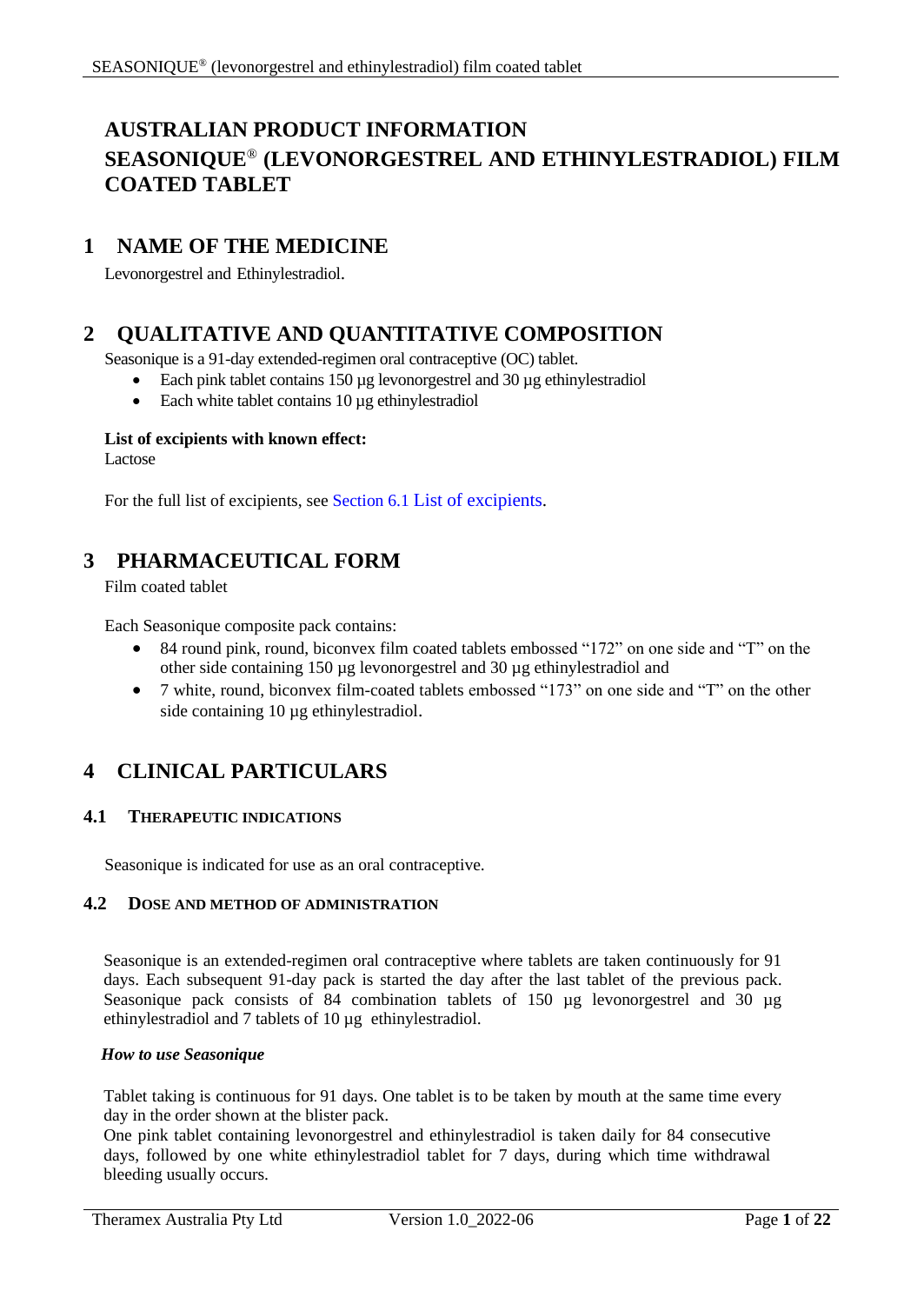#### *How to start Seasonique*

**The daily dosing regime should start with the first tablet (#1) of** *Month 1* **blister, consistent with the packaging presentation.** The tablets must be taken every day at about the same time, if necessary with a little liquid, in the order shown on the blister pack. One tablet is to be taken daily for 91 consecutive days. One pink tablet should be taken daily for 84 consecutive days, followed by one white tablet for 7 consecutive days. A scheduled withdrawal bleeding should occur during the 7 days that the white tablets are taken.

Each subsequent 91-day cycle is started without interruption on the same day of the week on which the patient began her first dose of Seasonique, following the same schedule.

#### **No preceding hormonal contraceptive use (in the past month)**

Tablet-taking has to start on day 1 of the woman's natural cycle (i.e. the first day of her menstrual bleeding). The women may start Seasonique later (i.e. days 2-5 of the cycle), but should in this case be advised to additionally use a barrier method for the first 7 days of tablet-taking.

#### **Changing from a combined hormonal contraceptive (combined oral contraceptive (COC), vaginal ring, or transdermal patch**

The woman should start with Seasonique on the day after the last active tablet (the last tablet containing the active substances) of her previous COC. In case a vaginal ring or transdermal patch has been used, the woman should start using Seasonique on the day of removal but at the latest when the next application would have been due.

#### **Changing from a progestogen-only method (progestogen-only pill, injection, implant) or from a progestogen-releasing intrauterine system (IUS)**

The woman may switch any day from the progestogen-only pill (from an implant or the IUS on the day of its removal, from an injectable when the next injection would be due), but should in all of these cases be advised to additionally use a barrier method for the first 7 days of tablet-taking.

## **Following first-trimester abortion**

The woman may start immediately. When doing so, she need not take additional contraceptive measures.

#### **Following delivery or second-trimester abortion**

Women should be advised to start at day 21 to 28 after delivery or second-trimester abortion. When starting later, the woman should be advised to additionally use a barrier method for the first 7 days. However, if intercourse has already occurred, pregnancy should be excluded before the actual start of COC use or the woman has to wait for her first menstrual period.

For breastfeeding women see Section 4.6 Fertility, pregnancy and lactation- Use in Lactation.

## **Management of missed tablets**

Contraceptive reliability may be reduced if taking the pink tablets is forgotten and particularly if one forgets to take the first tablets from the blister pack.

If it is found within 12 hours of the usual time of taking that one pink tablet has been forgotten, the tablet that was forgotten should be taken immediately, and the treatment should be continued normally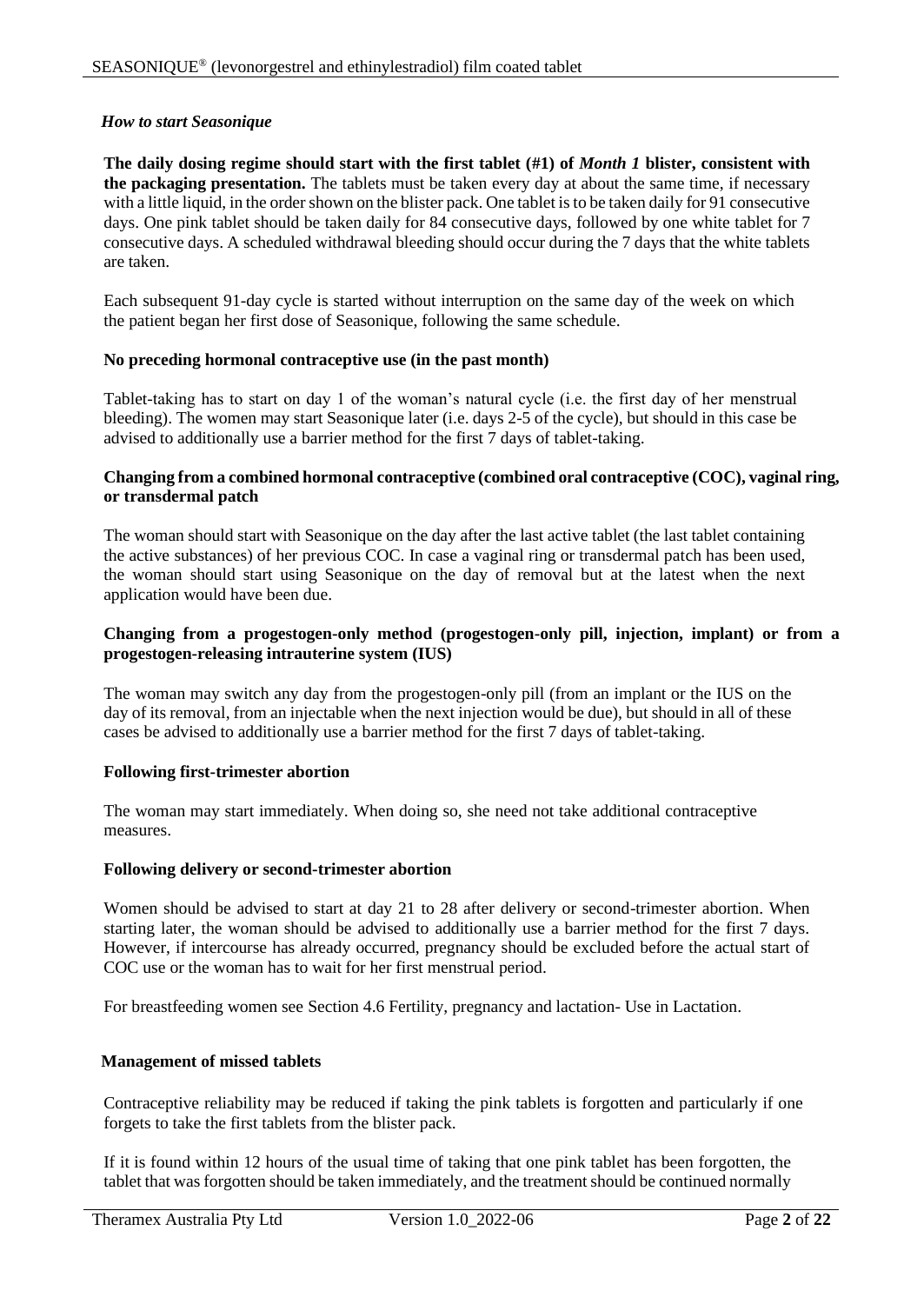by taking the next tablet at the usual time.

If it is found more than 12 hours after the normal time of taking that one or several pink tablets have been forgotten, contraceptive protection may be reduced. The management of missed tablets can be guided by the following two basic rules:

- 1. tablet-taking must never be discontinued for longer than 7 days
- 2. 7 days of uninterrupted tablet-taking are required to attain adequate suppression of the hypothalamic-pituitary-ovarian-axis.

Accordingly the following advice can be given in daily practice:

#### Missed pink levonorgestrel/ethinylestradiol tablets

#### **During Day 1 – Day 7 (week 1)**

If one or more tablets are missed during week 1, there is a higher risk of pregnancy because 7 days of uninterrupted tablet-taking are required to attain suppression of the hypothalamic-pituitary-ovarian- axis. If intercourse took place in the preceding 7 days, the possibility of a pregnancy should be considered. The more tablets are missed and the closer they are to the white tablet phase, the higher the risk of a pregnancy.

A single delayed pink tablet should be taken as soon as possible even if this means taking two tablets at the same time. Further tablets should be taken at the usual time.

If two pink tablets are missed, two tablets should be taken on the day woman remembers missing tablets and additional two on the next day. Further tablets should be taken at the usual time.

If three or more pink tablets are missed, the missed tablets should be omitted and further tablets continued at the usual time as indicated on the pack. Woman may experience bleeding during the week following the missed tablets.

In any case, back-up contraception should be used for the next 7 days.

#### **During Day 8 – Day 84 (week 2 to week 12)**

A single delayed pink tablet should be taken as soon as possible even if this means taking two tablets at the same time. Further tablets should be taken at the usual time. No additional contraception precautions are required.

If two pink tablets are missed, two tablets should be taken on the day woman remembers missing tablets and additional two on the next day. Further tablets should be taken at the usual time. Additional non-hormonal methods of contraception should be used for the next 7 days after restarting tablets.

If three or more pink tablets are missed, the missed tablets should be omitted and further tablets continued at the usual time as indicated on the pack. Woman may experience bleeding during the week following the missed tablets. Additional non-hormonal methods of contraception should be used for the next 7 days after restarting tablets. If intercourse took place during the days of missed tablets, the possibility of a pregnancy should be considered. The more tablets are missed and the closer they are to the white tablet phase, the higher the risk of a pregnancy.

#### Missed white ethinylestradiol tablets (week 13)

The missed tablets should be omitted and further tablets continued at the usual time until the pack is finished. No additional contraception precautions are required.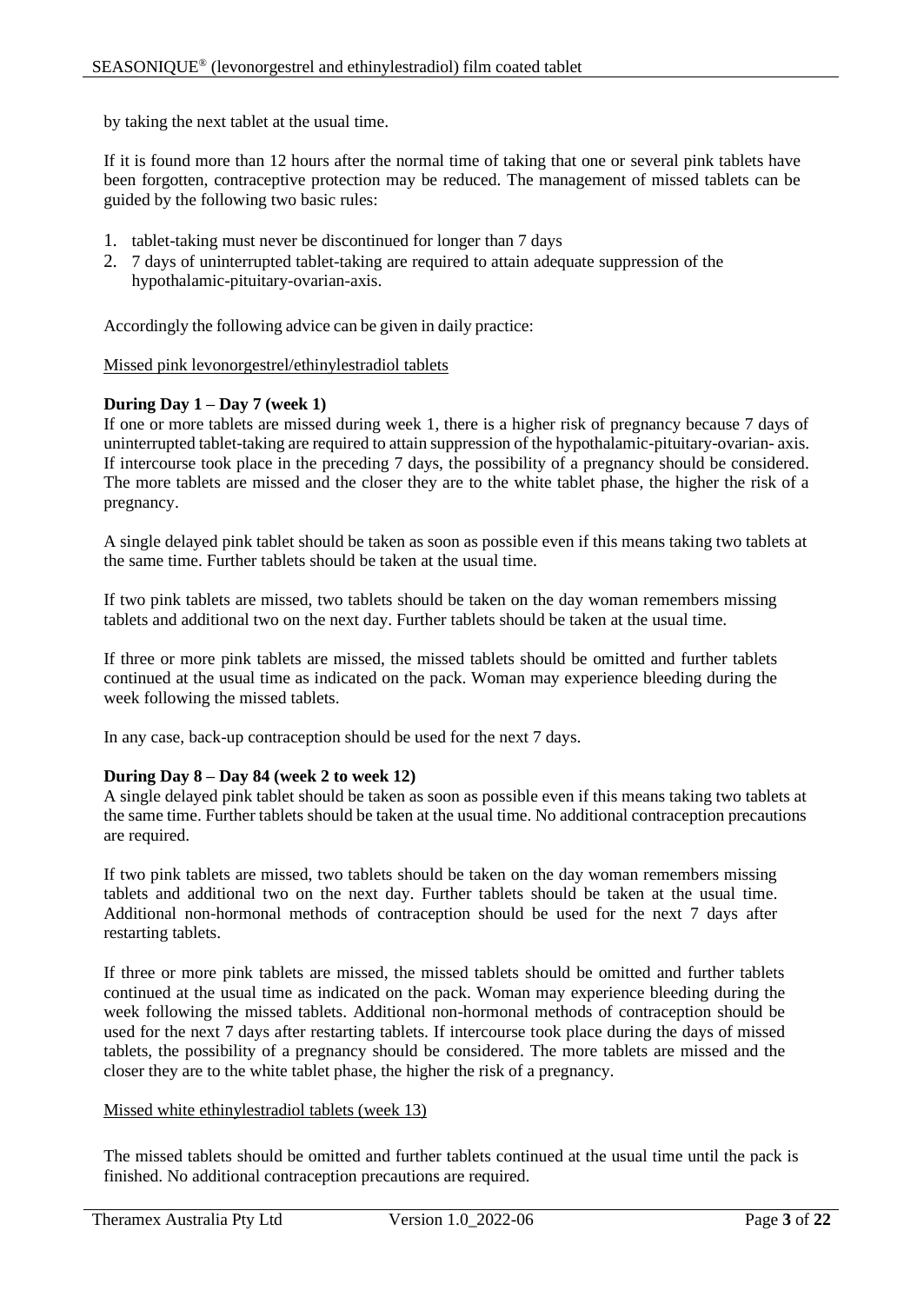If the woman has no withdrawal bleeding during the week 13 (while taking the white ethinylestradiol tablets), the possibility of pregnancy must be ruled out before a new 91-day cycle is started.

## **Advice in case of gastro-intestinal disturbances**

In case of severe gastro-intestinal disturbances (e.g. vomiting or diarrhoea), absorption may not be complete and additional contraceptive measures should be taken. If vomiting occurs within 3-4 hours after tablet-taking, the women should apply the advice given for missed tablets. If the woman does not want to change her normal tablet-taking schedule, she can take the extra pink tablet(s) from the he last row (week 12).

# **4.3 CONTRAINDICATIONS**

Seasonique should not be used in the presence of any of the conditions listed below. Should any of the conditions appear for the first time during Seasonique use, the product should be stopped immediately.

- Presence or risk of venous thromboembolism (VTE) (see Section 4.4 Special Warnings and Precautions for Use)
	- o Current VTE (on anticoagulants) or history of deep venous thrombosis [DVT] or pulmonary embolism [PE].
	- o Known hereditary or acquired predisposition for venous thromboembolism, such as APCresistance (including Factor V Leiden), antithrombin-III-deficiency, protein C deficiency, protein S deficiency.
	- o Major surgery with prolonged immobilisation.
	- o A high risk of venous thromboembolism due to the presence of severe or multiple risk factors.
- Presence or risk of arterial thromboembolism (ATE) (see Section 4.4 Special Warnings and Precautions for Use)
	- o Current ATE or history of ATE (e.g. myocardial infarction or stroke) or prodromal condition (e.g. angina pectoris or transient ischaemic attack [TIA]).
	- o Known hereditary or acquired predisposition for arterial thromboembolism, such as hyperhomocysteinaemia and antiphospholipid-antibodies (eg. anticardiolipin-antibodies and lupus anticoagulant).
	- o History of migraine with focal neurological symptoms.
	- o A high risk of arterial thromboembolism due to multiple risk factors or to the presence of one serious risk factor such as:
		- diabetes mellitus with vascular symptoms
		- severe hypertension
		- severe dyslipoproteinaemia
- Pancreatitis or a history thereof if associated with severe hypertriglyceridemia
- Presence or history of severe hepatic disease as long as liver function values have not returned to normal
- Presence or history of liver tumours (benign or malignant)
- Known or suspected sex steroid-influenced malignancies (e.g. of the genital organs or the breasts)
- Undiagnosed vaginal bleeding
- Known or suspected pregnancy
- In association with herbal remedy St. John's Wort (hypericum perforatum)
- Hypersensitivity to any of the ingredients contained in Seasonique.
- Concomitant use with medicinal products containing ombitasvir/paritaprevir/ritonavir, dasabuvir glecaprevir/ pibrentasvir and sofosbuvir/ velpatasvir/ voxilaprevir.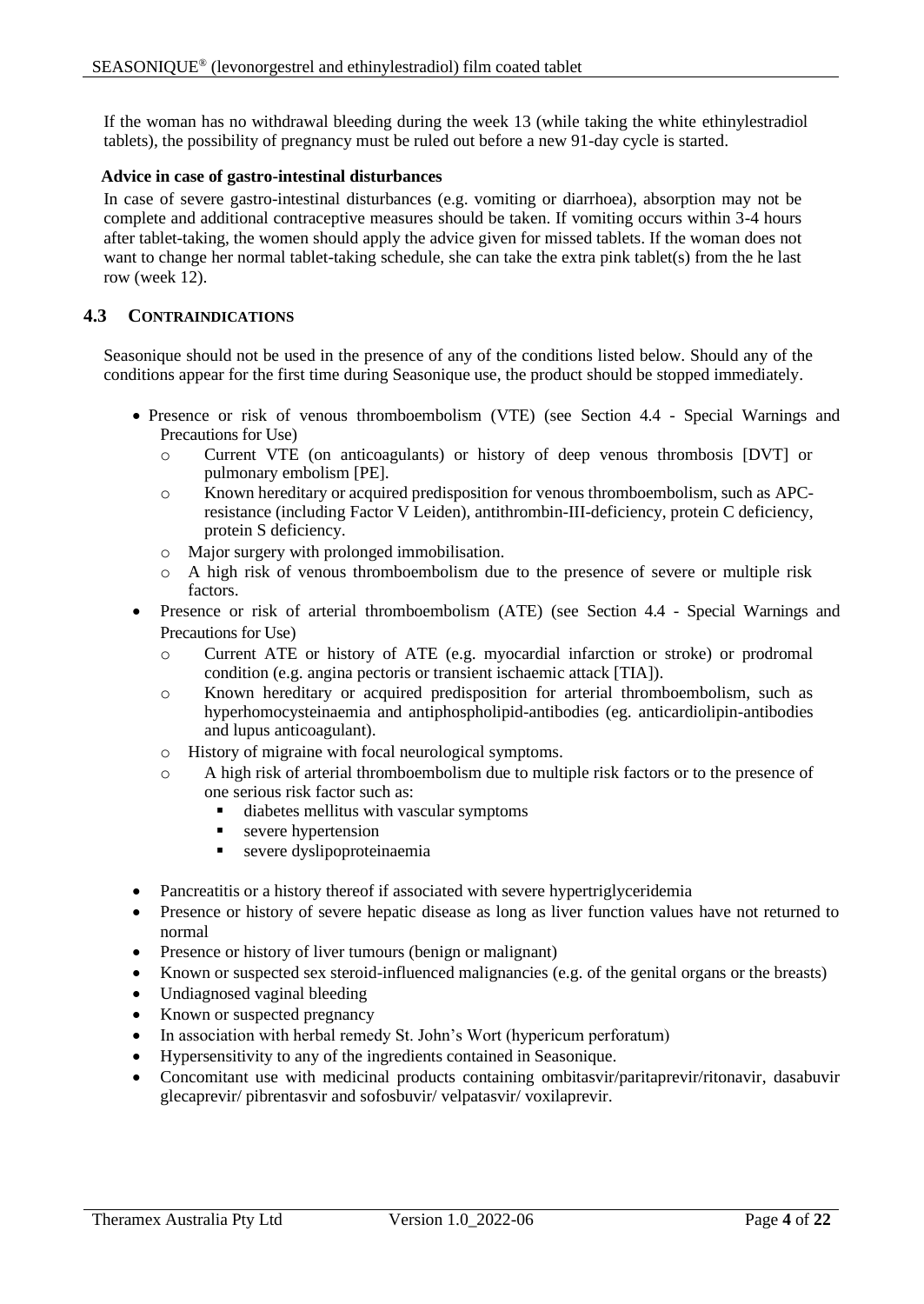## **4.4 SPECIAL WARNINGS AND PRECAUTIONS FOR USE**

If any of the conditions/risk factors mentioned below are present, the benefits of Seasonique use should be weighed against the possible risks for each individual woman and discussed with the woman before she decides to start taking it. In the event of aggravation, exacerbation or first appearance of any of these conditions or risk factors, the woman should contact her doctor. The doctor should then decide on whether Seasonique should be discontinued. In the case of suspected or confirmed thrombosis, combined oral contraceptives (COC) use should be discontinued.

## **Circulatory disorders**

Epidemiological studies have suggested an association between the use of combined oral contraceptives (COCs) containing ethinylestradiol and an increased risk of arterial and venous thrombotic and thromboembolic diseases such as myocardial infarction, stroke, deep venous thrombosis, and pulmonary embolism. These events occur rarely in average-risk women.

## **Risk of venous thromboembolism**

The use of any COC increases the risk of VTE compared with no use. The women considering using Seasonique should be advised that her VTE risk is highest in the first ever year of use and that there is some evidence that the risk is increased when a COC is re-started after a break in use of 4 weeks or more.

The risk of VTE with the COC is greatest for products containing over 50 micrograms of ethinylestradiol. There is less risk for products such as Seasonique containing less than 35 micrograms ethinylestradiol. Data from a retrospective cohort study suggest that the risk of VTE associated with Seasonique may be 1.4 fold higher (HR 1.40, 95% CI 0.90 – 2.19) compared with levonorgestrelcontaining CHCs used in a 28 day cycle. Data suggest that this risk may be further increased in women using Seasonique as a first oral contraception.

The decision to use any product other than one with the lowest VTE risk should be taken only after a discussion with the woman to ensure she understands the risk of VTE with COCs, and how her current risk factors influence this risk.

Products that contain the progestogens levonorgestrel, norgestimate or norethisterone are associated with the lowest risk of VTE.

Combined hormonal contraceptive (CHC) in the table below refers to oral contraceptives with a low estrogen dose (< 50 µg ethinylestradiol). An additional increase in VTE risk for CHCs containing  $\geq$  50 μg ethinylestradiol cannot be excluded.

# **Risk**<sup>1</sup> **of developing a blood clot (VTE) in a year**

| Women not using a combined hormonal                | About 2 out of 10,000 women    |
|----------------------------------------------------|--------------------------------|
| contraceptive (CHC) and not pregnant               |                                |
| Women using a CHC containing levonorgestrel,       | About 5-7 out of 10,000 women  |
| norethisterone or norgestimate                     |                                |
| Women using a CHC containing etonogestrel or       | About 6-12 out of 10,000 women |
| norelgestromin                                     |                                |
| Women using a CHC containing drospirenone,         | About 9-12 out of 10,000 women |
| gestodene, desogestrel or cyproterone <sup>2</sup> |                                |
| Women using a CHC containing chlormadinone,        | Not yet known <sup>3</sup>     |
| dienogest or nomegestrol                           |                                |

<sup>1</sup> In any individual woman the risk may be far higher, depending on her underlying risk factors (see below).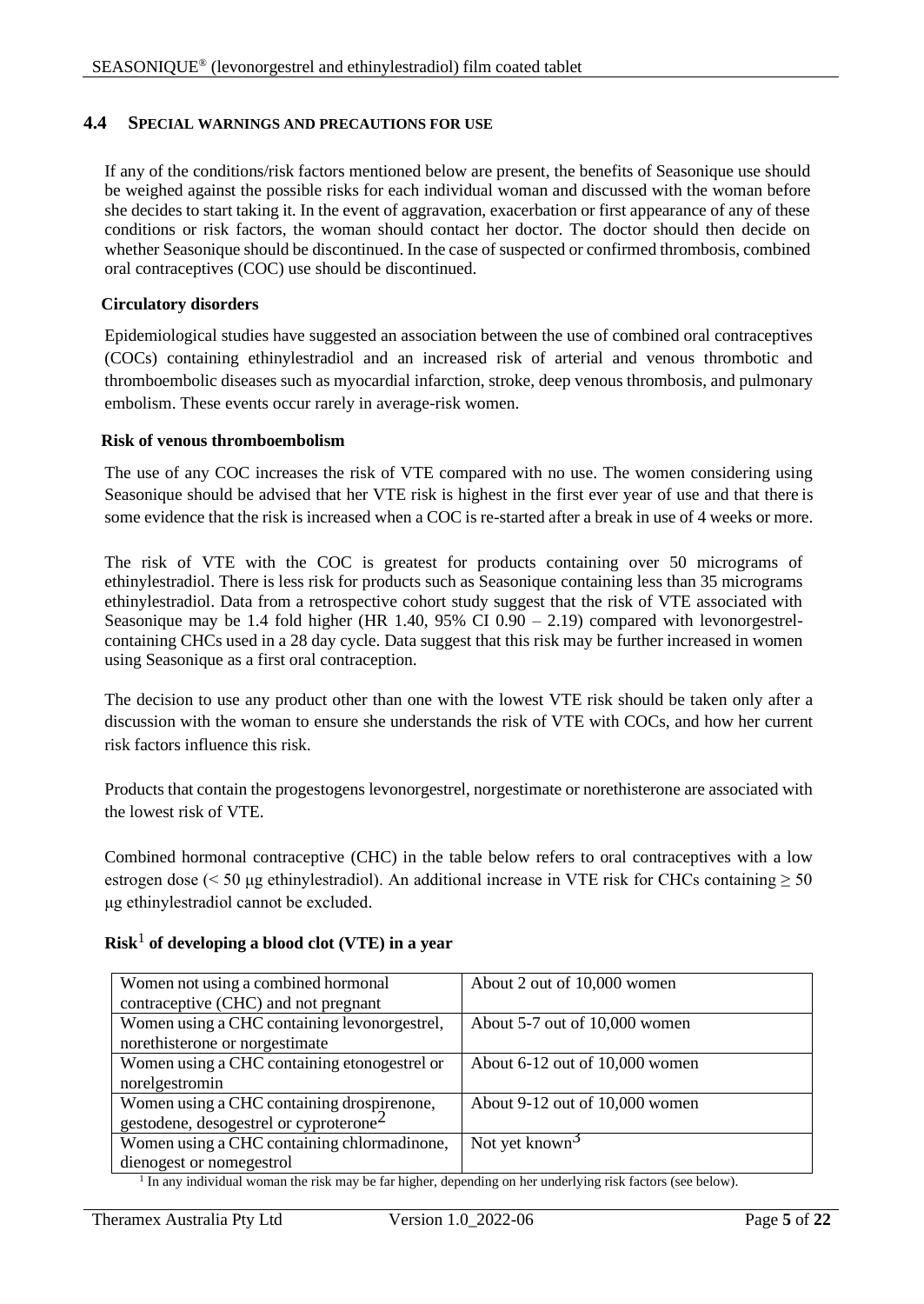<sup>2</sup> While cyproterone is indicated for the treatment of moderate to severe acne related to androgen sensitivity and/or hirsutism, it is known to have efficacy as a contraceptive. The risk of VTE associated with cyproterone use is considered to be 1.5 to 2 times higher than for CHCs containing levonorgestrel and may be similar to the risk with contraceptives containing gestodene, desogestrel or drospirenone.

<sup>3</sup> Further studies are ongoing or planned to collect sufficient data to estimate the risk for these products. Where the risk for a particular progestogen is uncertain, the risk of the class should be used in determining the risk for the individual patient.

It is important that women understand that VTE associated with COC use is rare in average-risk women. The risk in pregnancy (5-20 per 10,000 women over 9 months) and the risk in the post-partum period (45 - 65 per 10,000 women over 12 weeks) is higher than that as associated with COC use.

However VTE is a serious condition and may be fatal in 1-2% of cases. Extremely rarely, thrombosis has been reported to occur in COC users in other blood vessels, e.g. hepatic, mesenteric, renal, cerebral or retinal veins and arteries.

## **Risk factors for VTE**

The risk for venous thromboembolic complications in COC users may increase substantially in a woman with additional risk factors, particularly if there are multiple risk factors (see below list).

Seasonique is contraindicated if a woman has multiple risk factors that put her at high risk of venous thrombosis. If a woman has more than one risk factor, it is possible that the increase in risk is greater than the sum of the individual factors – in this case her total risk of VTE should be considered. If the balance of benefits and risks is considered to be negative a COC should not be prescribed.

When considering risk/benefit, the doctor should take into account that the adequate treatment of a condition may reduce the associated risk of thrombosis.

## **List of risk factors for VTE**

- Obesity (body mass index over 30 kg/m²). Risk increases substantially as BMI rises.
- Prolonged immobilisation, major surgery, any surgery to the legs or pelvis, neurosurgery, or major trauma.
- Temporary immobilisation including air travel  $>4$  hours can also be a risk factor for VTE, particularly in women with other risk factors.
- Positive family history (venous thromboembolism ever in a sibling or parent especially at a relatively early age e.g. before 50).
- Biochemical factors Activated Protein C (APC) resistance (including Factor V Leiden), antithrombin-III deficiency, protein C deficiency, protein S deficiency.
- Other medical conditions associated with VTE
	- o Cancer
	- o Systemic lupus erythematosus
	- o Haemolytic uraemicsyndrome
	- o Chronic inflammatory bowel disease (e.g. Crohn's disease or ulcerative colitis)
	- o Sickle cell disease.
- Increasing age, particularly above 35 years.
- Smoking.

In women at risk of prolonged immobilisation (including major surgery, any surgery to the legs or pelvis, neurosurgery, or major trauma), it is advisable to discontinue use of Seasonique (in the case of elective surgery at least six weeks in advance) and not resume until two weeks after complete remobilisation.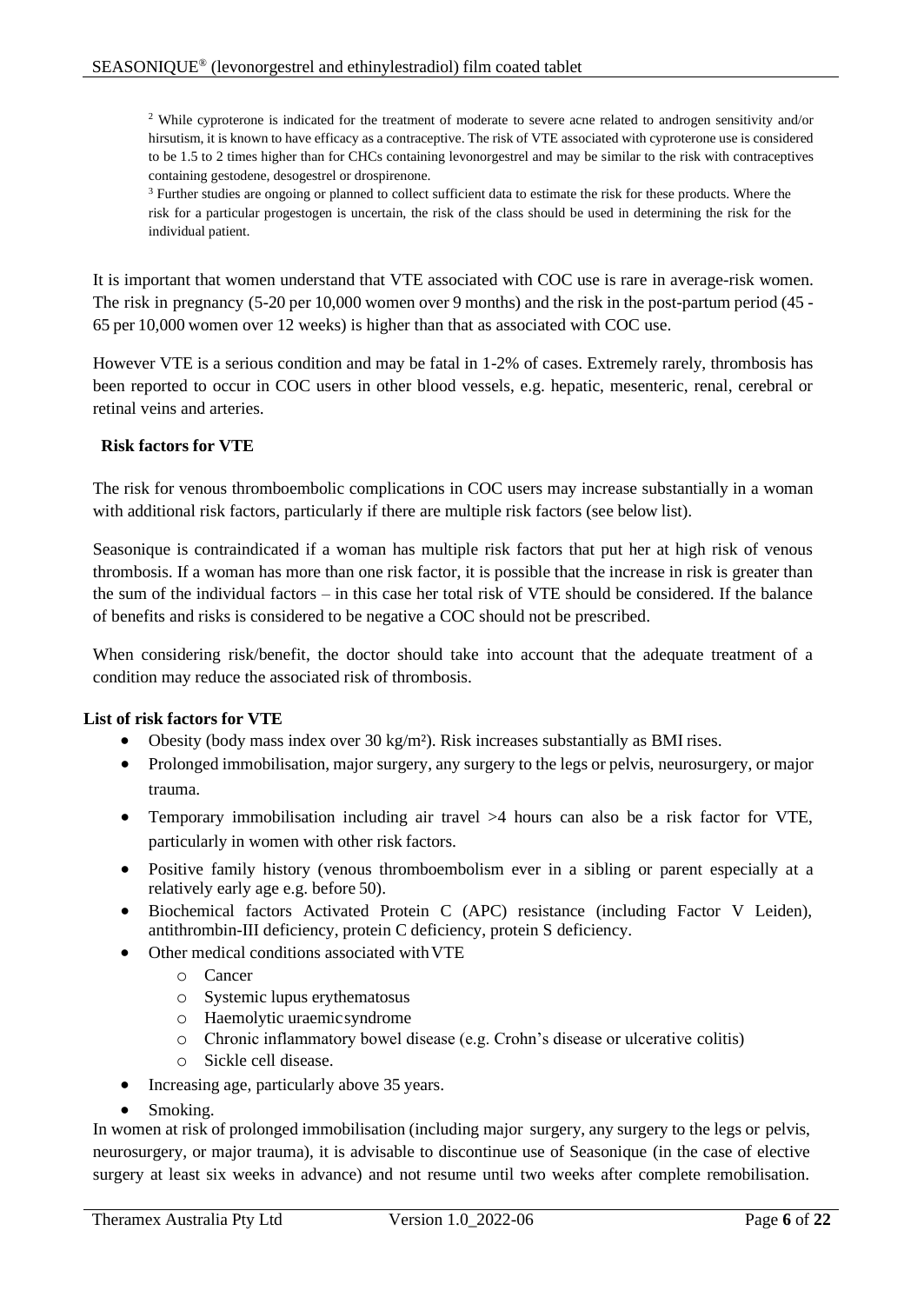Another method of contraception should be used to avoid unintentional pregnancy. Antithrombotic treatment should be considered if Seasonique has not been discontinued in advance.

If a hereditary predisposition to VTE is suspected, the woman should be referred to a specialist for advice before deciding about any COC use.

The possibility of anticoagulant therapy should also be taken into account. Adequate alternative contraception should be initiated because of the teratogenicity of anticoagulant therapy (coumarins).

The increased risk of thromboembolism in the puerperium must be considered (see Section 4.6 Fertility Pregnancy and Lactation).

There is no consensus about the possible role of varicose veins and superficial thrombophlebitis in venous thromboembolism.

## **Symptoms of VTE (deep vein thrombosis and pulmonary embolism)**

Women should be informed of the symptoms of VTE and be advised to seek urgent medical attention if VTE symptoms develop and to inform the healthcare professional that she is taking a COC.

Symptoms of deep vein thrombosis (DVT) can include:

- unilateral swelling of the leg and/or foot or along a vein in the leg;
- pain or tenderness in the leg which may be felt only when standing or walking,
- increased warmth in the affected leg; red or discoloured skin on the leg.

Symptoms of pulmonary embolism (PE) can include:

- sudden onset of unexplained shortness of breath or rapid breathing;
- sudden coughing which may be associated with haemoptysis;
- sharp chest pain;
- severe light headedness or dizziness;
- rapid or irregular heartbeat.

Some of these symptoms (e.g. "shortness of breath", "coughing") are non-specific and might be misinterpreted as more common or less severe events (e.g. respiratory tract infections).

Other signs of vascular occlusion can include: sudden pain, swelling and slight blue discoloration of an extremity or an 'acute' abdomen. If the occlusion occurs in the eye symptoms can range from painless blurring of vision which can progress to loss of vision. Sometimes loss of vision (partial or complete) can occur almost immediately.

#### **Risk of arterial thromboembolism (ATE)**

Epidemiological studies have associated the use of COCs with an increased risk for arterial thromboembolism (e.g. myocardial infarction, angina pectoris, stroke or TIA). Data from a longitudinal retrospective study suggest that there may be a higher risk of ATE associated with Seasonique compared with 28 days levonorgestrel-containing CHC's. Arterial thromboembolic events may be fatal.

## **Risk factors for ATE**

The risk of arterial thromboembolic complications in COC users increases in women with risk factors. Seasonique is contraindicated if a woman has one serious or multiple risk factors for ATE that puts her at high risk of arterial thrombosis. If a woman has more than one risk factor, it is possible that the increase in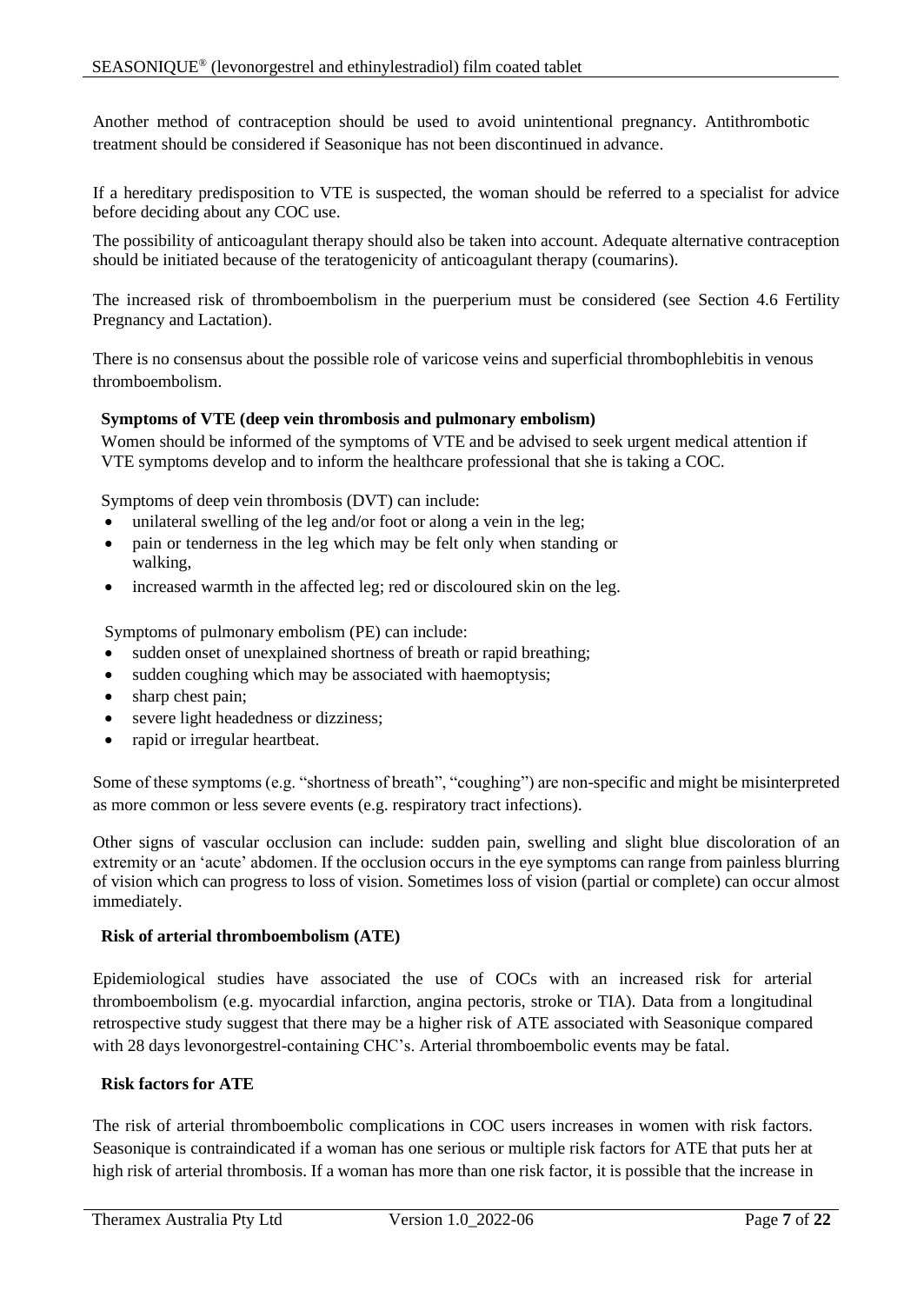risk is greater than the sum of the individual factors - in this case her total risk should be considered. If the balance of benefits and risks is considered to be negative a COC should not be prescribed.

## **List of risk factors for ATE**

- Increasing age, particularly above 35 years
- Smoking
- Hypertension
- Obesity (body mass index over 30 kg/m²)
- Positive family history (arterial thromboembolism ever in a sibling or parent especially at relatively early age e.g. below 50).
- Biochemical factors: hyperhomocysteinaemia and antiphospholipid antibodies ( e.g. anticardiolipin antibodies, and lupus anticoagulant).
- **Migraine**
- Other medical conditions associated with adverse vascular events:
	- o Diabetes mellitus
	- o Hyperhomocysteinaemia
	- o Valvular heart disease
	- o Atrial fibrillation
	- o Dyslipoproteinaemia
	- o Systemic lupus erythematosus

Women should be strongly advised not to smoke if they wish to use a COC. Women over 35 years who continue to smoke should be strongly advised to use a different method of contraception.

If a hereditary predisposition is suspected, the woman should be referred to a specialist for advice before deciding about any COC use.

An increase in frequency or severity of migraine during COC use (which may be prodromal of a cerebrovascular event) may be a reason for immediate discontinuation.

The possibility of anticoagulant therapy should also be taken into account. Adequate alternative contraception should be initiated because of the teratogenicity of anticoagulant therapy (coumarins).

The increased risk of thromboembolism in the puerperium must be considered (see Section 4.6 Fertility Pregnancy and Lactation).

When considering risk/benefit, the doctor should take in to account that the adequate treatment of a condition may reduce the associated risk of thrombosis.

## **Symptoms of ATE**

Women should be informed of the symptoms of ATE and be advised to seek urgent medical attention if ATE symptoms develop and to inform the healthcare professional that she is taking a COC.

Symptoms of a stroke can include:

- sudden numbness or weakness of the face, arm or leg, especially on one side of the body;
- sudden trouble walking, dizziness, loss of balance or coordination;
- sudden confusion, trouble speaking or understanding;
- sudden trouble seeing in one or both eyes, including diplopia;
- sudden, severe or prolonged headache with no known cause;
- loss of consciousness or fainting with or without seizure.

Temporary symptoms suggest the event is a transient ischaemic attack (TIA).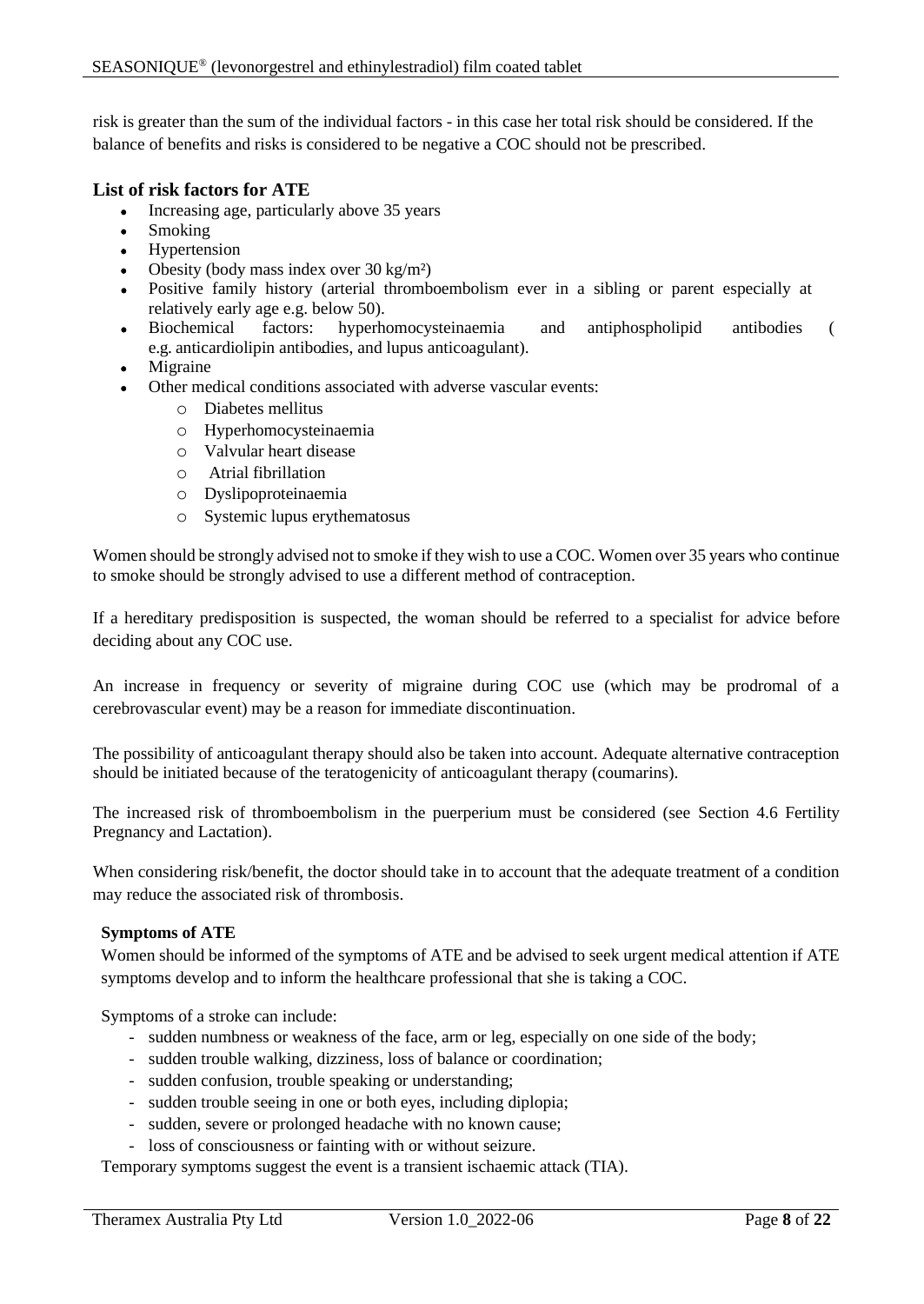Symptoms of myocardial infarction (MI) can include:

- pain, discomfort, pressure, heaviness, sensation of squeezing or fullness in the chest, arm, or below the breastbone;
- discomfort radiating to the back, jaw, throat, arm, stomach;
- feeling of being full, having indigestion or choking;
- sweating, nausea, vomiting or dizziness;
- extreme weakness, anxiety, or shortness of breath;
- rapid or irregular heartbeats.

#### **Tumours**

#### **Cervical Cancer**

An increased risk of cervical cancer in long-term users of COCs (> 5 years) has been reported in some epidemiological studies, but there continues to be controversy about the extent to which this finding is attributable to the confounding effects of sexual behaviour and other factors such as human papilloma virus (HPV).

#### **Breast Cancer**

A meta-analysis from 54 epidemiological studies reported that there is a slightly increased relative risk  $(RR = 1.24)$  of having breast cancer diagnosed in women who are currently using COCs. The excess risk gradually disappears during the course of the 10 years after cessation of COC use. Because breast cancer is rare in women under 40 years of age, the excess number of breast cancer diagnoses in current and recent COC users is small in relation to the overall risk of breast cancer. These studies do not provide evidence for causation. The observed pattern of increased risk may be due to an earlier diagnosis of breast cancer in COC users, the biological effects of COCs or a combination of both. The breast cancers diagnosed in ever-users tend to be less advanced clinically than the cancers diagnosed in never-users.

#### **Hepatocellular Carcinoma**

In rare cases, benign liver tumours, and even more rarely, malignant liver tumours have been reported in users of COCs. In isolated cases, these tumours have led to life-threatening intra-abdominal haemorrhages. A hepatic tumour should be considered in the differential diagnosis when severe upper abdominal pain, liver enlargement or signs of intra-abdominal haemorrhage occur in women taking COCs.

With the use of the higher-dosed COCs (50 µg ethinylestradiol) the risk of endometrial and ovarian cancer is reduced. Whether this also applies to lower-dosed COCs remains to be confirmed.

## **Other conditions**

Women with hypertriglyceridemia, or a family history thereof, may be at an increased risk of pancreatitis when using COCs.

Although small increases in blood pressure have been reported in many women taking COCs, clinically relevant increases are rare. Only in these rare cases an immediate discontinuation of COC use is justified. If, during the use of a COC in pre-existing hypertension, constantly elevated blood pressure values or a significant increase in blood pressure do not respond adequately to antihypertensive treatment, the COC must be withdrawn. Where considered appropriate, COC use may be resumed if normotensive values can be achieved with antihypertensive therapy.

The following conditions have been reported to occur or deteriorate with both pregnancy and COC use, but the evidence of an association with COC use is inconclusive: jaundice and/or pruritus related to cholestasis; gallstones; porphyria; systemic lupus erythematosus; haemolytic uremic syndrome;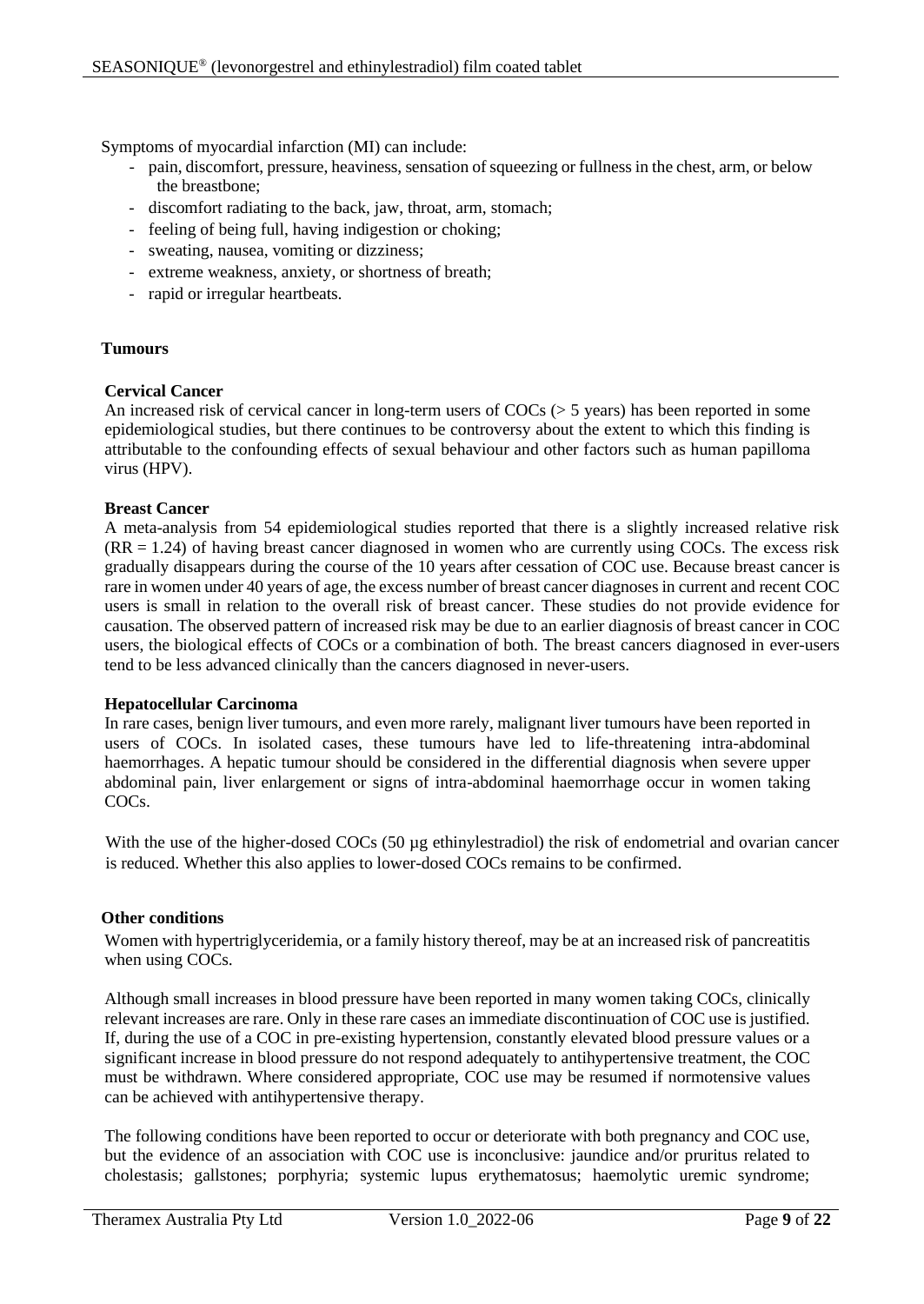Sydenham's chorea; herpes gestationis; otosclerosis-related hearing loss. Exogenous estrogens may induce or exacerbate symptoms of hereditary and acquired angioedema..

Acute or chronic disturbances of liver function may necessitate the discontinuation of COC use until markers of liver function return to normal. Recurrence of cholestatic jaundice and/or cholestasis- related pruritus which previously occurred during pregnancy or during previous use of sex steroids necessitates the discontinuation of COCs.

Although COCs may have an effect on peripheral insulin resistance and glucose tolerance, there is no evidence for a need to alter the therapeutic regimen in diabetics using low-dose COCs (containing < 50 µg ethinylestradiol). However, diabetic women should be carefully observed, particularly in the early stage of COC use.

Worsening of existing endogenous depression, of epilepsy, of Crohn's disease and of ulcerative colitis has been reported during COC use.

Chloasma may occasionally occur, especially in women with a history of chloasma gravidarum. Women with a tendency to chloasma should avoid exposure to the sun or ultraviolet radiation whilst taking COCs.

## **Medical examination/consultation**

A complete medical history and physical examination should be taken prior to the initiation or reinstitution of COC use, guided by the contraindications and precautions, and should be repeated periodically during the use of COCs. In general an annual examination is recommended. Pregnancy should be ruled out before the start of therapy. Periodic medical assessment is also of importance because contraindications (e.g. a transient ischaemic attack, etc.) or risk factors (e.g. a family history of venous or arterial thrombosis) may appear for the first time during COC use. The frequency and nature of examinations should be adapted to the individual woman but should generally include special reference to blood pressure, breasts, abdomen and pelvic organs, including cervical cytology and relevant laboratory tests.

The woman should also be instructed to carefully read the user leaflet and to adhere to the advice given.

# **Sexually Transmitted Infections including Human Immunodeficiency Virus (HIV) infections and (Acquired Immune Deficiency Syndrome) AIDS**

Women should be advised that oral contraceptives do not protect against HIV infections (AIDS) and other sexually transmitted infections (STIs). Women should be advised that additional barrier contraceptive measures are needed to prevent transmission of STIs.

## **Reduced efficacy**

The efficacy of COCs may be reduced in the event of missed active tablets, gastro-intestinal disturbances or concomitant medication (see Section 4.2 Dose and method of administration and Section 4.5 Interactions with other medicines and other forms of interactions).

## **Reduced cycle control**

With all COCs, irregular bleeding (spotting or breakthrough bleeding) may occur, especially during the first 3 months of use. The evaluation of any irregular bleeding should be conducted if the bleeding persists.

In the Seasonique clinical trials scheduled (withdrawal) bleeding and/or spotting remained fairly constant over time, with an average of 3 days of bleeding and/or spotting per each 91-day cycle. Unscheduled bleeding and unscheduled spotting decreased over successive 91-day cycles.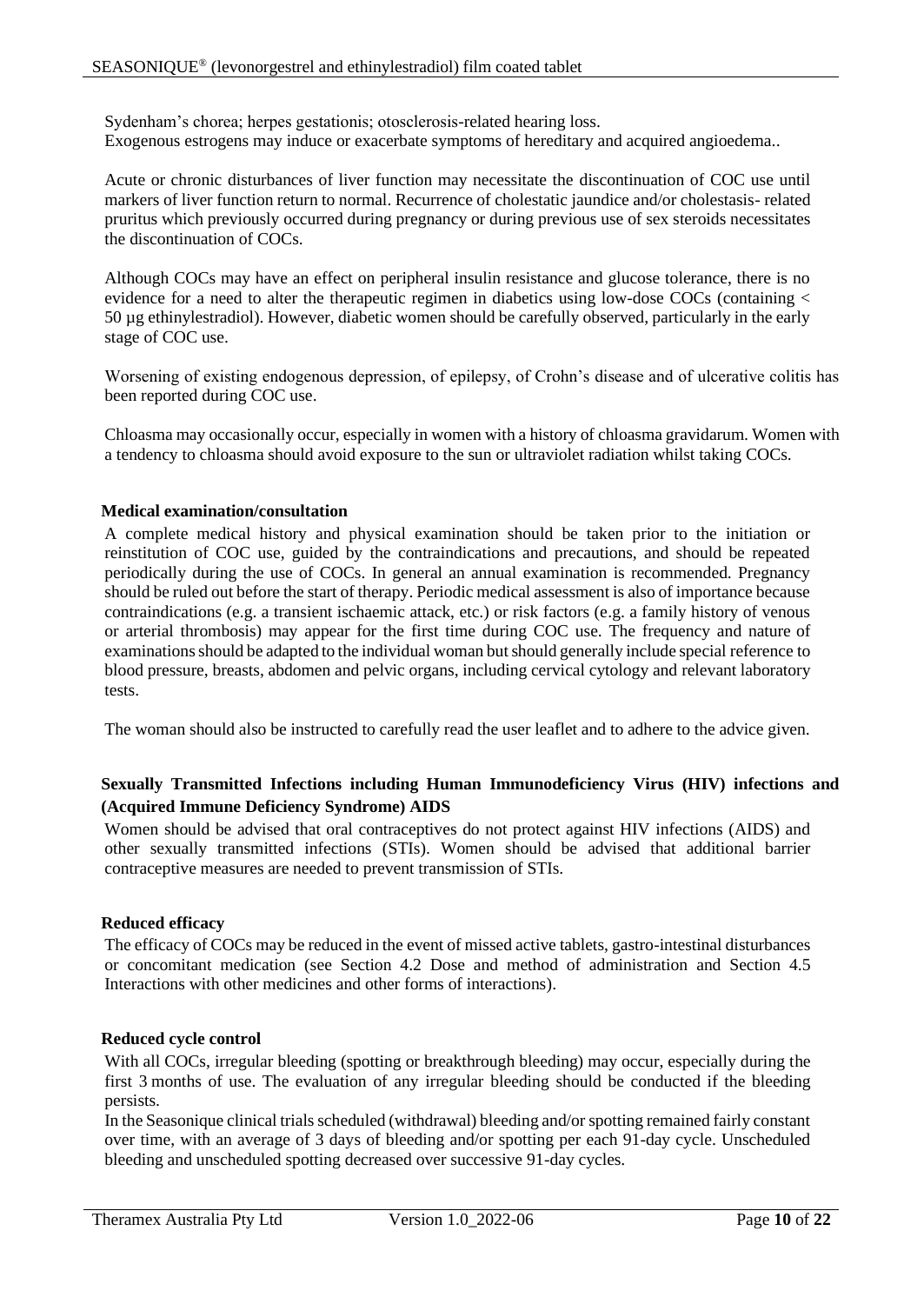If unscheduled spotting or bleeding occurs, the woman should be instructed to continue on the same regimen. If the bleeding is persistent or prolonged, the woman should be advised to consult her doctor.

#### **ALT elevations**

During clinical trials with patients treated for hepatitis C virus infections (HCV) with the medicinal products containing ombitasvir/paritaprevir/ritonavir and dasabuvir with or without ribavirin, transaminase (ALT) elevations higher than 5 times the upper limit of normal (ULN) occurred significantly more frequent in women using ethinylestradiol-containing medications such as combined hormonal contraceptives (CHCs). ALT elevations have also been observed with HCV anti-viral medicinal products containing glecaprevir/ pibrentasvir and sofosbuvir/ velpatasvir/ voxilaprevir.

#### **Information for the Patient**

- A Consumer Medicine Information leaflet is available. Please advise your patient to read this information carefully.
- Seasonique tablets contain lactose. Patients with rare hereditary problems of galactose intolerance, the Lapp lactase deficiency or glucose-galactose malabsorption should not take this medicine.
- Seasonique pink tablets contain the azo colouring agents Allura red AC Aluminium Lake and Brilliant Blue FCF Aluminium Lake that can cause allergic reactions.

#### **Use in hepatic impairement**

No formal studies to evaluate the effect of hepatic disease on the disposition of Seasonique have been conducted

#### **Use in renal impairment**

No formal studies to evaluate the effect of renal disease on the disposition of Seasonique have been conducted. However, renal excretion is the principal route of elimination for ethinylestradiol, and ethinylestradiol clearance in renal failure patients was found to be decreased relative to normal healthy women.

#### **Use in the Elderly**

Combined oral contraceptives are not indicated for use in postmenopausal women.

#### **Paediatric use**

The efficacy and safety of Seasonique in women of reproductive age under 18 years have not been established.

#### **Effects on Laboratory Tests**

The use of COCs may change the results of some laboratory tests, including biochemical parameters of liver, thyroid, adrenal and renal function, plasma levels of (carrier) proteins, e.g. corticosteroid-binding globulin and lipid/lipoprotein fractions, parameters of carbohydrate metabolism and parameters of coagulation and fibrinolysis. The changes generally remain within the normal laboratory range.

#### **4.5 INTERACTIONS WITH OTHER MEDICINES AND OTHER FORMS OF INTERACTIONS**

The prescribing information of concomitant medications should be consulted to identify potential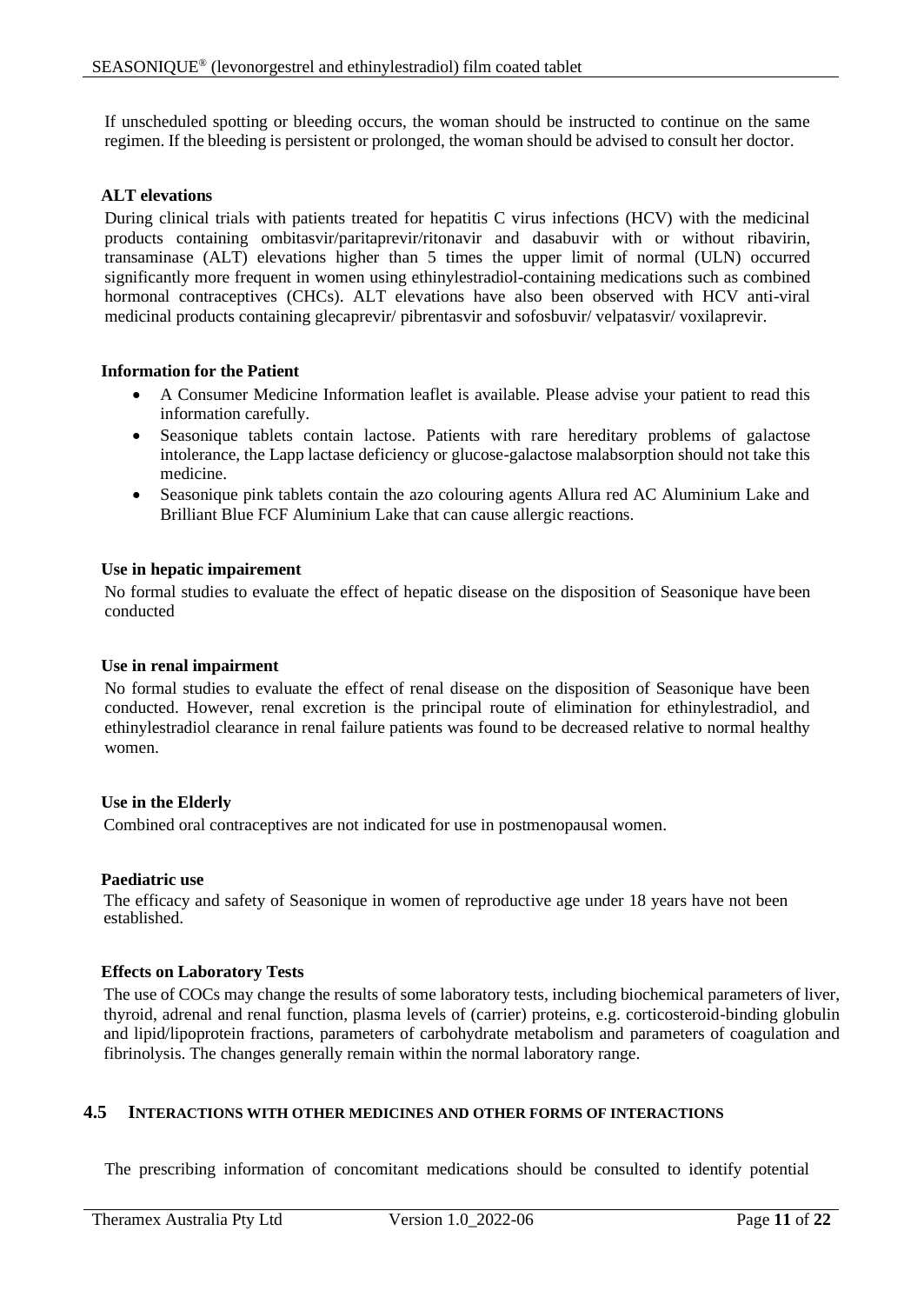#### interactions.

#### **Influence of other medicinal products on Seasonique**

Interactions between oral contraceptives and other medicinal products may lead to breakthrough bleeding and/or contraceptive failure. The following interactions have been reported in the literature:

#### Hepatic metabolism

Interactions can occur with drugs that induce hepatic enzymes which can result in increased clearance of sex hormones (e.g. phenytoin, barbiturates, primidone, carbamazepine, rifampicin, bosentan, vemurafenib and HIV-medication (e.g. ritonavir, nevirapine) and possibly also oxcarbazepine, topiramate, felbamate, griseofulvin and products containing the herbal remedy St. John's Wort (hypericum perforatum)). Maximal enzyme induction is generally seen in about 10 days but maythen be sustained for at least 4 weeks after the cessation of drug therapy*.*

#### *Management*

Women on short-term treatment with any of the above-mentioned classes of medicinal products or individual active substances (hepatic enzyme-inducing medicine) besides rifampicin should temporarily use a barrier method in addition to the COC, i.e. during the time of concomitant medicinal product administration and for 7 days after their discontinuation. For women on rifampicin a barrier method should be used in addition to the COC during the time of rifampicin administration and for 28 days after its discontinuation.

In women on long-term treatment with hepatic enzyme-inducing active substances, another reliable, nonhormonal, method of contraception is recommended.

#### **Influence of Seasonique on other medicinal products**

The concomitant use of COCs and lamotrigine has been shown to reduce lamotrigine levels by about 50%. This interaction may be due to the estrogen component since it does not occur with progestogens given alone. In a patient already treated with lamotrigine, close clinical monitoring and a possible dosage adjustment at the beginning and the end of the contraceptive may be necessary. Conversely, starting oral contraception during lamotrigine titration should be avoided.

## **Pharmacodynamic interactions**

Concomitant use with medicinal products containing ombitasvir/paritaprevir/ritonavir and dasabuvir, with or without ribavirin, glecaprevir/ pibrentasvir and sofosbuvir/ velpatasvir/ voxilaprevir, may increase the risk of ALT elevations. Therefore, patients on Seasonique must switch to an alternative method of contraception (e.g., progestogen-only contraception or non-hormonal methods) prior to starting therapy with these drug regimens.

Seasonique can be restarted 2 weeks following completion of treatment with these drug regimens.

Women on thyroid hormone replacement therapy may need increased doses of thyroid hormone because serum concentrations of thyroid binding globulin increase with use of COCs.

# **4.6 FERTILITY PREGNANCY AND LACTATION**

#### **Effects on fertility**

In studies PSE-301 and PSE-302 post-study follow-up was planned for all patients after study completion or withdrawal for occurrence of pregnancy and/or until the menstrual cycle return to normal; subjects were followed for three months for return to fertility. Among the patients who reported pregnancies rapid return to fertility was noted with 9 of 18 reported pregnancies (on-treatment or off-treatment) occurred within three weeks of discontinuing or completing treatment with Seasonique and 15 out of 18 occurred within three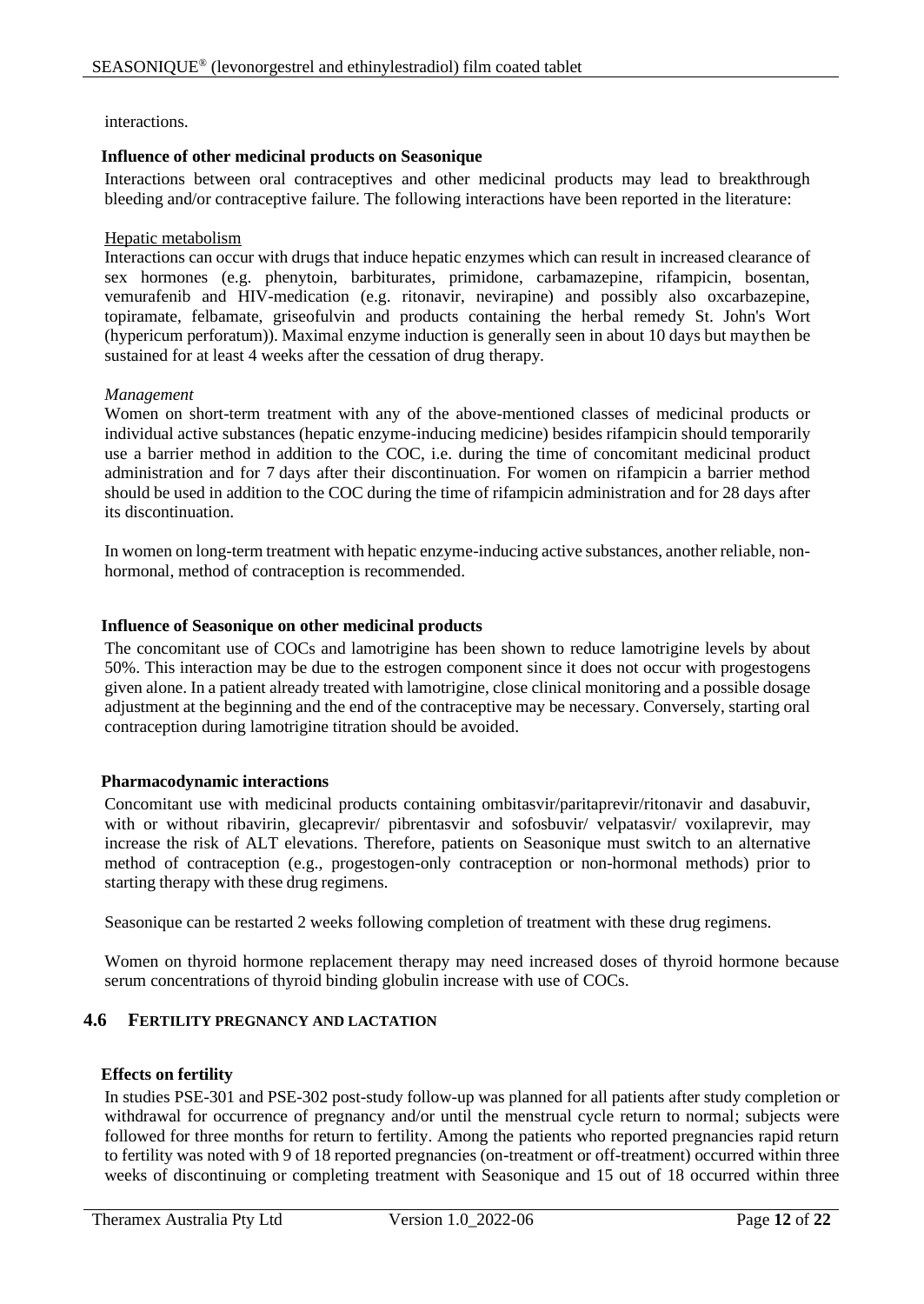months of the last dose. Overall, there was no suggestion of any impairment of fertility following cessation of the Seasonique in its clinical programme.

#### **Use in pregnancy- Pregnancy Category B3**

Seasonique is contraindicated during pregnancy.

If pregnancy occurs during use of Seasonique, the treatment should be withdrawn immediately. Extensive epidemiological studies have revealed neither an increased risk of birth defects in children born to women who used COCs prior to pregnancy, nor a teratogenic effect when COCs were taken inadvertently during pregnancy.

Animal studies have shown adverse effects during pregnancy and lactation. Based on these animal data, adverse effects due to hormonal action of the active compounds cannot be excluded.

#### **Use in Lactation**

Lactation may be influenced by COCs as they may reduce the quantity and change the composition of breast milk. Therefore, the use of COCs should generally not be recommended until the breast-feeding mother has completely weaned her child. Small amounts of the contraceptive steroids and/or their metabolites may be excreted with the milk during COC use. These amounts may affect the child.

## **4.7 EFFECTS ON ABILITY TO DRIVE AND USE MACHINES**

No studies on the effects on the ability to drive and use machines have been performed. No effects on ability to drive and use machines have been observed in users of COCs.

#### **4.8 ADVERSE EFFECTS (UNDESIRABLE EFFECTS)**

The pivotal clinical trial that evaluated the safety and efficacy of Seasonique was a 12-month, randomized, multicenter, open-label study, which enrolled women aged 18-40, of whom 1,006 took at least one dose of Seasonique. The most commonly reported treatment-emergent adverse reactions were irregular and/or heavy uterine bleeding, weight gain and acne.

#### **Table 1: Incidence of Treatment- Emergent Adverse Events Occurring in 5% or More of Treated Patients (Study PSE-301)**

|                                                          |                                               | DP3-84/30<br>$(N=1013)$ |     | DP3-84/10<br>$(N=1006)$ |     | <b>Total</b><br>$(N=2019)$ |  |
|----------------------------------------------------------|-----------------------------------------------|-------------------------|-----|-------------------------|-----|----------------------------|--|
| MedDRA System Organ Class and Preferred N<br><b>Term</b> |                                               | $\frac{6}{9}$           | N   | $\frac{0}{0}$           | N   | $\frac{0}{0}$              |  |
| REPRODUCTIVE SYSTEM AND BREAST DISORDERS                 |                                               |                         |     |                         |     |                            |  |
| Intermenstrual bleeding                                  | 123                                           | 12.14                   | 116 | 11.53                   | 239 | 11.84                      |  |
| Menorrhagia                                              | 78                                            | 7.70                    | 58  | 5.77                    | 136 | 6.74                       |  |
| <b>INFECTIONS AND INFESTATIONS</b>                       |                                               |                         |     |                         |     |                            |  |
| Nasopharyngitis                                          | 85                                            | 8.39                    | 72  | 7.16                    | 157 | 7.78                       |  |
| <b>Sinusitis NOS</b>                                     | 63                                            | 6.22                    | 65  | 6.46                    | 128 | 6.34                       |  |
| <b>INVESTIGATIONS</b>                                    |                                               |                         |     |                         |     |                            |  |
| Weight increased                                         | 39                                            | 3.85                    | 53  | 5.27                    | 92  | 4.56                       |  |
|                                                          | <b>SKIN AND SUBCUTANEOUS TISSUE DISORDERS</b> |                         |     |                         |     |                            |  |
| Acne NOS                                                 | 40                                            | 3.95                    | 52  | 5.17                    | 92  | 4.56                       |  |

The adverse events associated with bleeding were consistently slightly higher for DP3-84/30 compared to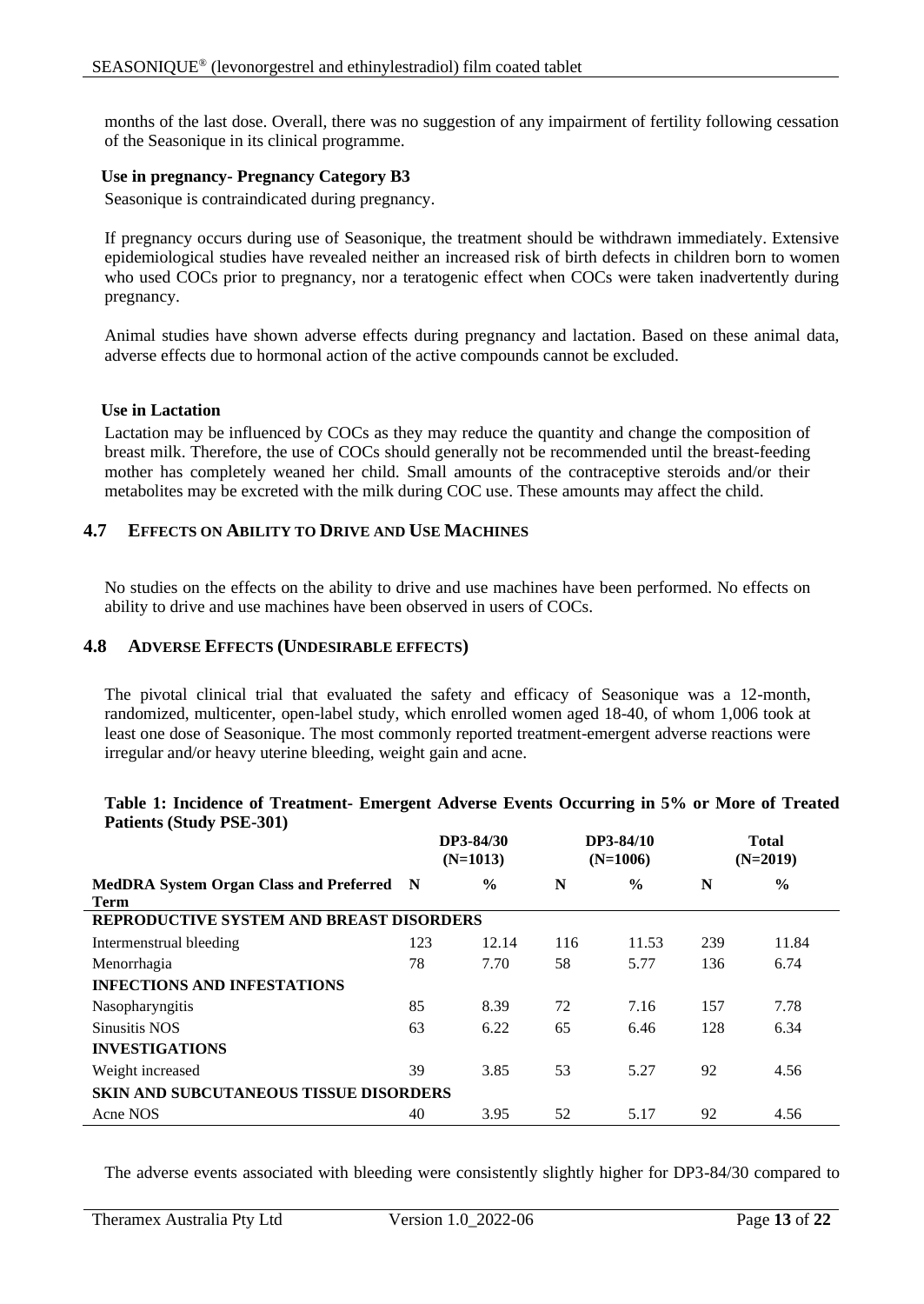Seasonique. Intermenstrual bleeding was reported in 12.1% of the DP3-84/30 patients compared to 11.5% of the DP3-84/10 patients and menorrhagia was reported in 7.7% of patients on DP3-84/30 compared to 5.8% on DP3-84/10.

| Table 2: Incidence of Treatment- Emergent Adverse Events Occurring in 5% or More of Treated |  |  |  |  |  |
|---------------------------------------------------------------------------------------------|--|--|--|--|--|
| <b>Patients (Study PSE-302)</b>                                                             |  |  |  |  |  |

|                                                        | DP3-84/30<br>$(N=95)$ |               |                | DP3-84/10<br>$(N=95)$ |        | DP3-25/30<br>$(N=89)$ | <b>Nordette</b><br>$(N=93)$ |       | <b>Total</b><br>$(N=372)$ |       |
|--------------------------------------------------------|-----------------------|---------------|----------------|-----------------------|--------|-----------------------|-----------------------------|-------|---------------------------|-------|
| MedDRA System Organ<br><b>Class and Preferred Term</b> | $\mathbf N$           | $\frac{6}{9}$ | N              | $\frac{6}{9}$         | N      | $\frac{6}{9}$         |                             |       |                           |       |
| REPRODUCTIVE SYSTEM AND BREAST DISORDERS               |                       |               |                |                       |        |                       |                             |       |                           |       |
| Intermenstrual bleeding                                | 14                    | 14.74         | 10             | 10.53                 | 9      | 10.11                 | 2                           | 2.15  | 35                        | 9.41  |
| Menorrhagia                                            | 7                     | 7.37          | $\overline{4}$ | 4.21                  | 2      | 2.25                  | 2                           | 2.15  | 15                        | 4.03  |
| <b>INFECTIONS AND INFESTATIONS</b>                     |                       |               |                |                       |        |                       |                             |       |                           |       |
| Nasopharyngitis                                        | 12                    | 12.63         | 8              | 8.42                  | 12     | 13.48                 | 12                          | 12.90 | 44                        | 11.83 |
| <b>Sinusitis NOS</b>                                   | 1                     | 1.05          | 7              | 7.37                  | 4      | 4.49                  | 3                           | 3.23  | 15                        | 4.03  |
| Pharyngitis streptococcal                              | 5                     | 5.26          | 5              | 5.26                  | 1      | 1.12                  | 2                           | 2.15  | 13                        | 3.49  |
| Urinary tract infection NOS                            | $\overline{2}$        | 2.11          | 4              | 4.21                  | 5      | 5.62                  | 7                           | 7.53  | 18                        | 4.84  |
| <b>SKIN AND SUBCUTANEOUS TISSUE DISORDERS</b>          |                       |               |                |                       |        |                       |                             |       |                           |       |
| Acne NOS                                               | 3                     | 3.16          | 8              | 8.42                  | 2      | 2.25                  | 1                           | 1.08  | 14                        | 3.76  |
| <b>GASTROINTESTINAL DISORDERS</b>                      |                       |               |                |                       |        |                       |                             |       |                           |       |
| Nausea                                                 | 5                     | 5.26          | 3              | 3.16                  | 2      | 2.25                  | 7                           | 7.53  | 17                        | 4.57  |
| <b>NERVOUS SYSTEM DISORDERS</b>                        |                       |               |                |                       |        |                       |                             |       |                           |       |
| Headache NOS                                           | 7                     | 7.37          | 3              | 3.16                  | $\tau$ | 7.87                  | 3                           | 3.23  | 20                        | 5.38  |
| <b>INVESTIGATIONS</b>                                  |                       |               |                |                       |        |                       |                             |       |                           |       |
| Weight increased                                       | 5                     | 5.26          | $\overline{0}$ | 0.00                  | 2      | 2.25                  | 1                           | 1.08  | 8                         | 2.15  |

#### **Table 3: Incidence of Treatment- Emergent Adverse Events Occurring in 5% or More of Treated Patients (Study DR-PSE-304)**

|                                                 | DP3-84/30<br>$(N=147)$ |               |    | DP3-84/10<br>$(N=173)$ |    | <b>Total</b><br>$(N=320)$ |
|-------------------------------------------------|------------------------|---------------|----|------------------------|----|---------------------------|
| <b>MedDRA System Organ Class and Preferred</b>  | N                      | $\frac{0}{0}$ | N  | $\frac{6}{6}$          | N  | $\frac{0}{0}$             |
| <b>Term</b>                                     |                        |               |    |                        |    |                           |
| <b>NERVOUS SYSTEM DISORDERS</b>                 |                        |               |    |                        |    |                           |
| Headache                                        | 32                     | 21.77         | 38 | 21.97                  | 70 | 21.88                     |
| Migraine                                        | 9                      | 6.12          | 8  | 4.62                   | 17 | 5.31                      |
| <b>INFECTIONS AND INFESTATIONS</b>              |                        |               |    |                        |    |                           |
| <b>Upper respiratory Tract Infection</b>        | 25                     | 17.01         | 34 | 19.65                  | 59 | 18.44                     |
| Nasopharyngitis                                 | 22                     | 14.97         | 26 | 15.03                  | 48 | 15.00                     |
| Vaginitis Bacterial                             | 8                      | 5.44          | 19 | 10.98                  | 27 | 8.44                      |
| Influenza                                       | 12                     | 8.16          | 18 | 10.40                  | 30 | 9.38                      |
| <b>Sinusitis</b>                                | 21                     | 14.29         | 18 | 10.40                  | 39 | 12.19                     |
| <b>Urinary Tract Infection</b>                  | 12                     | 8.16          | 16 | 9.25                   | 28 | 8.75                      |
| <b>Bronchitis</b>                               | 11                     | 7.48          | 13 | 7.51                   | 24 | 7.50                      |
| Vulvovaginal Mycotic Infection                  | 9                      | 6.12          | 13 | 7.51                   | 22 | 6.88                      |
| <b>Fungal Infection</b>                         | 9                      | 6.12          | 7  | 4.05                   | 16 | 5.00                      |
| MUSCULOSKELETAL AND CONNECTIVE TISSUE DISORDERS |                        |               |    |                        |    |                           |
| <b>Back Pain</b>                                | 16                     | 10.88         | 21 | 12.14                  | 37 | 11.56                     |
| <b>INVESTIGATIONS</b>                           |                        |               |    |                        |    |                           |
| Weight Increased                                | 13                     | 8.84          | 16 | 9.25                   | 29 | 9.06                      |
| REPRODUCTIVE SYSTEM AND BREAST DISORDERS        |                        |               |    |                        |    |                           |
| Metrorrhagia                                    | 13                     | 8.84          | 16 | 9.25                   | 29 | 9.06                      |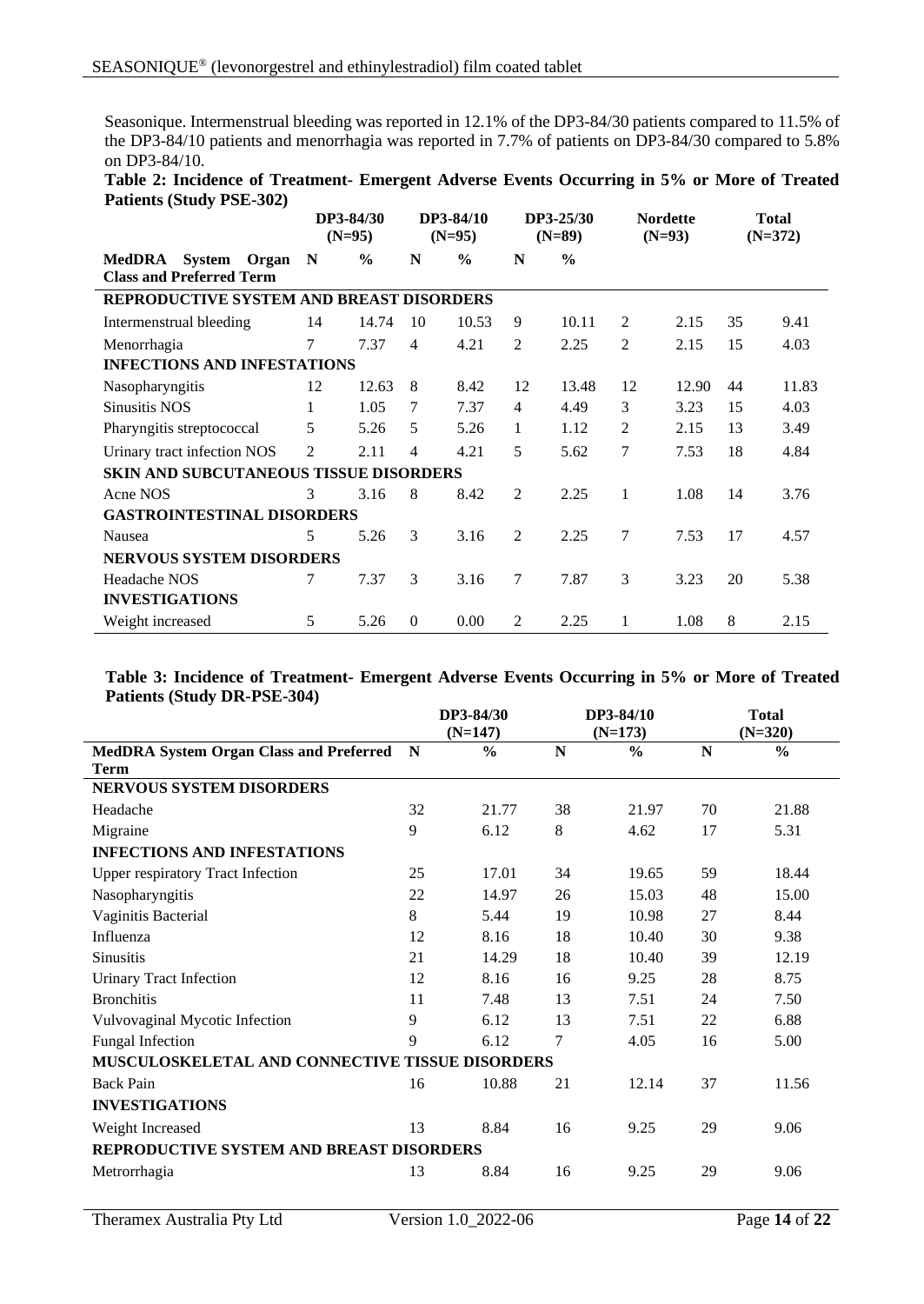| Dysmenorrhoea                                               | 8  | 5.44 | 15 | 8.67 | 23 | 7.19 |  |
|-------------------------------------------------------------|----|------|----|------|----|------|--|
|                                                             |    |      |    |      |    |      |  |
| Cervical Dysplasia                                          | 8  | 5.44 | 11 | 6.36 | 19 | 5.94 |  |
| PSYCHIATRIC DISORDERS                                       |    |      |    |      |    |      |  |
| Insomnia                                                    | 8  | 5.44 | 13 | 7.51 | 21 | 6.56 |  |
| Anxiety                                                     | 6  | 4.08 | 10 | 5.78 | 16 | 5.00 |  |
| Depression                                                  | 7  | 4.76 | 10 | 5.78 | 17 | 5.31 |  |
| <b>INJURY POISONING AND PROCEDURAL COMPLICATIONS</b>        |    |      |    |      |    |      |  |
| Procedural Pain                                             | 11 | 7.48 | 5  | 2.89 | 16 | 5.00 |  |
| <b>GENERAL DISORDERS AND ADMINISTRATION SITE CONDITIONS</b> |    |      |    |      |    |      |  |
| Fatigue                                                     | 8  | 5.44 | 4  | 2.31 | 12 | 3.75 |  |

The following serious adverse events have been reported in women using COCs, which are discussed in 4.4 SPECIAL WARNINGS AND PRECAUTIONS FOR USE:

- Venous thromboembolic disorders
- Arterial thromboembolic disorders
- Hypertension
- Liver tumours
- Depression

Occurrence or deterioration of conditions for which association with COC use is not conclusive: Crohn's disease, ulcerative colitis, epilepsy, migraine, uterine myoma, porphyria, systemic lupus erythematosus, herpes gestationis, Sydenham's chorea, haemolytic uremic syndrome, cholestatic jaundice

- Chloasma
- Acute or chronic disturbances of liver function may necessitate the discontinuation of COC use untilmarkers of liver function return to normal

Exogenous estrogens may induce or exacerbate symptoms of hereditary and acquired angioedema.

## *Other adverse reactions reported in the clinical trial and not already mentioned include:*

#### *Common:* mood changes, abdominal pain

*Uncommon:* insulin resistance, depressed mood, dizziness, vomiting, nausea aggravated, cholecystitis, cholelithiasis, peripheral swelling, muscle spasm, arthralgia, joint stiffness, myalgia, neck pain, chest pain, pain, malaise, lipids increased

## **Post-Marketing Adverse Reactions**

The most commonly reported adverse events were in the category of reproductive system and breast disorders, most commonly metrorrhagia (n=159), vaginal haemorrhage (n=58) and menorrhagia (n=18). Additional adverse reactions that have been identified during post-marketing experience with Seasonique include hypersensitivity reaction, loss of consciousness, thrombosis, pulmonary embolism, pulmonary thrombosis, alopecia and pain in extremity.

## **Reporting suspected adverse effects**

Reporting suspected adverse reactions after registration of the medicinal product is important. It allows continued monitoring if the benefit risk balance of the medicinal product. Healthcare professionals are asked to report any suspected adverse reaction at [www.tga.gov.au/reporting-problems.](http://www.tga.gov.au/reporting-problems)

# **4.9 OVERDOSE**

There have been no reports of serious adverse effects from overdose of oral contraceptives. On the basis of general experience with combined oral contraceptives, symptoms that may possibly occur in this case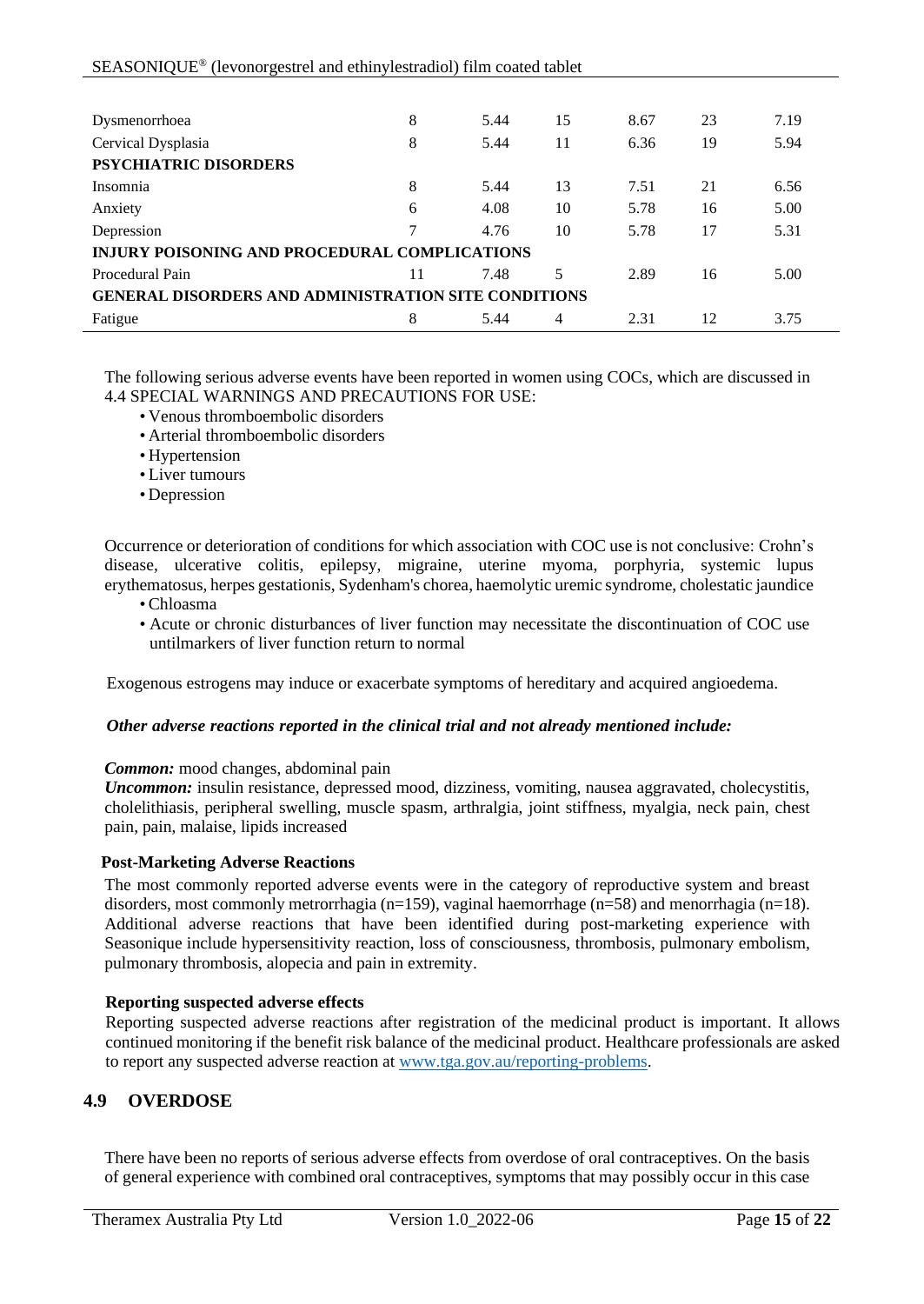are: nausea, vomiting and, in young girls, slight vaginal bleeding. There are no antidotes and treatment should be symptomatic.

*For information on the management of overdose, contact the Poison Information Centre on 131126 (Australia).*

# **5 PHARMALOGICAL PROPERTIES**

# **5.1 PHARMACODYNAMIC PROPERTIES**

## **Mechanism of Action**

Levonorgestrel is a synthetic progestogen and ethinylestradiol is a synthetic estrogen. These hormonal components act to inhibit ovulation by supressing gonadotrophin release from the pituitary gland. This results in suppressed levels of follicle stimulating hormone (FSH) and luteinizing hormone (LH) with consequent inhibition of follicle development and ovulation. In addition, there are also other factors, such as changes in the endometrium, implantation, cervical mucus and ovum transport that can contribute to the efficacy of oral contraceptives in preventing pregnancy. While each hormonal component alone can be shown to exert these effects in certain circumstances, the combination synergistically decreases plasma gonadotrophin levels and suppresses ovulation more consistently than each substance alone.

## **Clinical Trials**

The clinical efficacy and safety of Seasonique® (84-day 150 µg Levonorgestrel/30 µg Ethinylestradiol + 7-day 10 µg Ethinylestradiol (DP3-84/10)) was examined in two multi-center open trials, PSE-301 and PSE-302 and one long term extension study (DR-PSE-304) for safety monitoring.

The contraceptive reliability was analysed in both studies using the Pearl Index (PI) and a life table analysis. Pearl Index (PI) calculations (for Study PSE-301) using both 91-day and 28-day cycle equivalents were performed to retain relevant data and for comparison of Seasonique with currently available 28-day oral contraceptive regimens.

# **PSE-301**

The pivotal study, PSE-301 was a Phase III, 12-month, multi-center, randomised, open-label clinical trial conducted to evaluate the efficacy and safety of two 91-day extended regimens, Seasonique and DP3- 84/30, (84-day 150 µg Levonorgestrel/30 µg Ethinylestradiol + 7-day 30 µg Ethinylestradiol). The mean age of the subjects was 27.4 years, mean weight was 69.6 kg and mean body mass index (BMI) 26.0

 $\text{kg/m}^2$ . At enrolment in the study, most subjects (63.1%) were taking another oral contraceptive regimen and were then switched to the extended-regimen. The racial demographic of those enrolled was: Caucasian (80%), African-American (11%), Hispanic (5%), Asian (2%), and Other (2%). Almost 80% of the patients were non-smokers.

Out of the 1,006 women, who received Seasonique, 799 had completed at least one complete cycle and 500 completed the study.

In the efficacy analysis, 1,578 91-day cycles (621 women), in which no other back-up contraceptive method was used, were included yielding a PI of  $0.76$  (95 % CI;  $0.00 - 1.76$ ), based on 3 pregnancies. When calculated on 6,814 28-day cycles (841 women), in which no other back-up contraceptive method was used, a PI of 0.57 was calculated  $(95\% \text{ CI } 0.00 - 1.33)$ , based on 3 pregnancies.

In addition to the Pearl Index calculation, a life table approach was used to estimate the cumulative pregnancy rate on a cycle-by-cycle basis. The life-table results for patients between the ages of 18and 35 years who completed one cycle of treatment was calculated. The cumulative failure rate at the end of one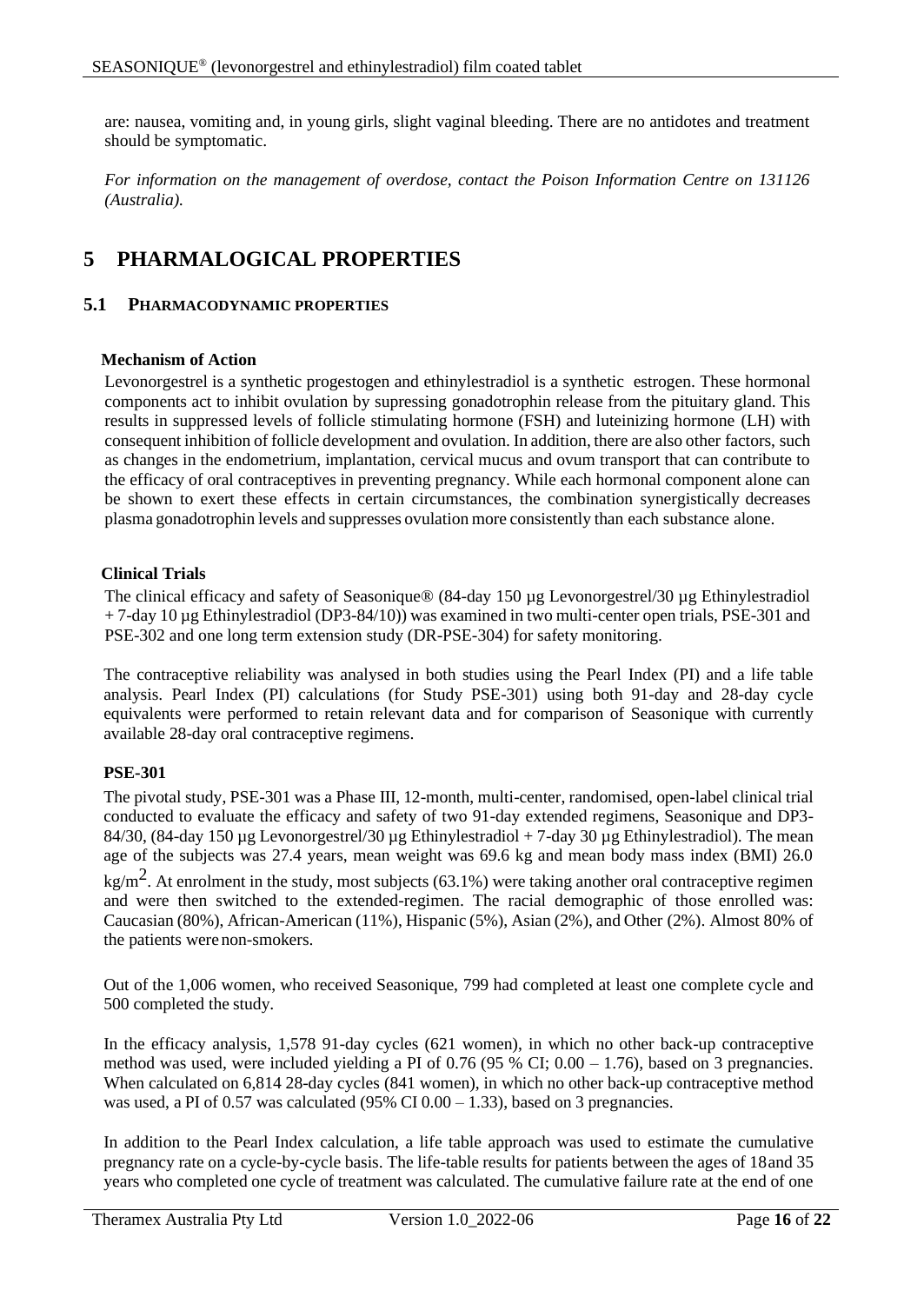year of treatment, estimated by the life-table method was 0.61% (95% C.I.: 0.19% - 1.90%) for Seasonique. Life table estimates of the cumulative pregnancy confirm that Seasonique is >99% effective in preventing pregnancy and are comparable to the PI calculations.

As seen in PSE-301 and also confirmed by the formal ovarian inhibition studies (DR-PSE-310 and DR- PSE-312) the addition of EE 10 µg during the standard hormone free interval (HFI) appears to better suppress ovarian function. Estradiol, FSH, and LH levels were lower during the Seasonique EE 10 µg monotherapy interval compared with the HFIs of the 21/7 OC and the 84/7-day cycle OC. Seasonique suppresses ovarian function as assessed both by ovarian hormone levels and follicular growth.

## **PSE-302**

The second study PSE-302 was an open label, randomised clinical trial designed to assess endometrial biopsy results and included a limited number of cycles of exposure available for the PI evaluation. In addition to three test products, including Seasonique, a standard 28-day LNG/EE comparator was included. The majority of treated patients (n=95) were Caucasian (60%), 20% African-American, and 12% Hispanic. Almost 80% of the patients were non-smokers, and 60% were continuous users of oral contraceptives (28% prior users and 11% fresh starts). The median age was about 26 years, median weight was 66.2 kg, and the median BMI was  $24.1 \text{ kg/m}^2$ . 95 subjects received Seasonique and 80 completed at least one complete cycle. Study participants completed 166 91-day cycles or 539.50 28- day patient cycles. The results show similar contraceptive efficacy as observed in the pivotal PSE-301 study.

Endometrial biopsy results showed no evidence of any pathologic changes; hyperplasia was not observed in any of the end of treatment biopsy samples. Other safety results for Seasonique® were comparable to those for the 28-day comparator, including the incidence of serious adverse events, changes in vital signs, and changes in laboratory values from baseline to end of treatment; none were of any clinical significance.

## **Cycle control**

In study PSE-301, the median number of scheduled bleeding/spotting was 3 days for all 4 cycles. The number of scheduled bleeding only days decreased from a median of 3 days during the first cycle to 2 days during the 3 subsequent cycles.

A reduction in the number of unscheduled bleeding/spotting days and unscheduledbleeding only days was observed from the beginning at the second 91-day cycle of treatment, see [Table 4.](#page-16-0)

|                   | Cvcle | N   | Mean(SD)    | Min      | Q1 | <b>Median</b> | Q3 | <b>Max</b> | <b>Median Per</b><br><b>Patient-</b><br><b>Month</b> |
|-------------------|-------|-----|-------------|----------|----|---------------|----|------------|------------------------------------------------------|
| <b>Seasonique</b> |       | 758 | 14.3(13.60) | $\theta$ |    |               | 22 | 73         | 2.8                                                  |
|                   | ◠     | 625 | 9.5(10.48)  |          |    |               | 14 | 63         | 1.3                                                  |
|                   | 3     | 533 | 7.2(9.04)   |          |    |               | 10 | 50         | 1.0                                                  |
|                   | 4     | 446 | 7.6(9.37)   |          |    |               | 10 | 58         | 1.0                                                  |

#### <span id="page-16-0"></span>**Table 4: Total number of days of unscheduled bleeding and/or spotting per cycle (completed cycles only) – Intent-to-Treat (Study PSE-301)**

The decrease in the unscheduled bleeding/spotting over treatment cycles was confirmed in the comparative PSE-302 study. After one year of treatment, the total number of days of bleeding/spotting was similar for Seasonique and the 28-day comparator.

Observations from a cross study analysis of clinical trials for the 84/7 EE Seasonique and 84/7-placebo regimen showed statistically significant reductionsin bleeding and/orspotting at all four cycles during the 7 days of low-dose EE (in the 84/7-EE Seasonique regimen) compared to the 7 days of placebo(in the 84/7-placebo regimen). The duration of the scheduled withdrawal bleeding episodes appeared to be shorter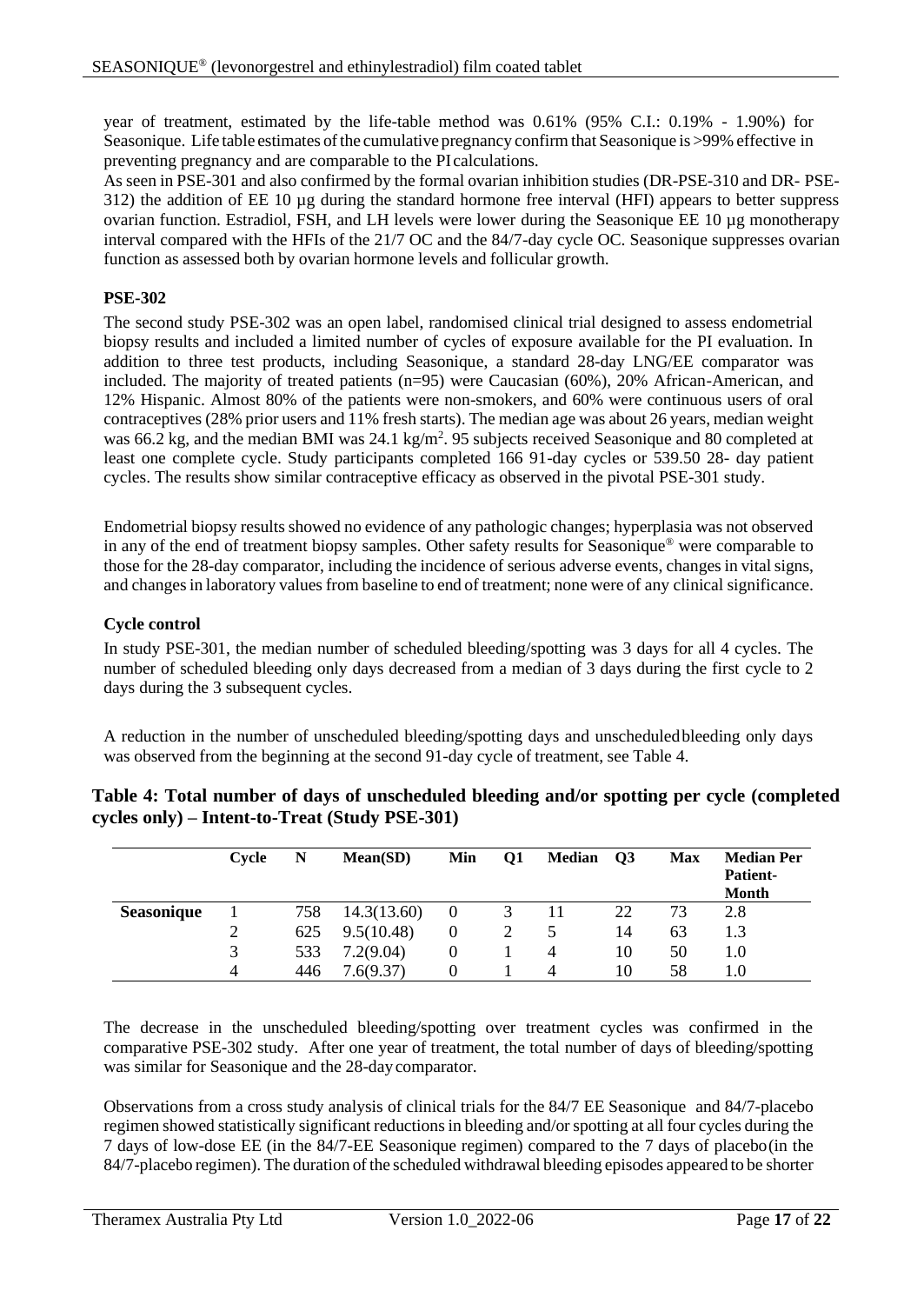with the 84/7-EE Seasonique regimen than with 84/7-placebo (median of 3 days compared to a median of 4 days)

## **DR-PSE-304**

Study DR-PSE-304 was an open label, non randomized extension study of both PSE-301 and PSE-302, designed to evaluate Seasonique's safety profile when taken for up to an additional 5 consecutive years in a subset of patients who had successfully completed one year of therapy in either the pivotal PSE- 301 study (either the Seasonique or the DP3 84/30 arm) or the endometrial biopsy study PSE-302.

The study demographic for DR-PSE-304 was 82% Caucasian; about 12.5% African-American;Asian, Hispanic the remainder were other ethnicities. About 84% of the patients were non-smokers and about 70% were continuous users of OCs (21% prior user and 9% fresh starts). The median age of all treated patients was 27.5 years, median weight was 65.3 kg, and the median BMI was approximately 24.1 kg/m<sup>2</sup>.

The DR-PSE-304 study included exposure for a total of 1,302 complete 91-day Seasonique cycles, corresponding to 4,411 28-day cycles. These cycles combined with the exposure observed in studies PSE-301 and PSE-302 result in over 25,000 28-day cycles of exposure among patientsin the Seasonique clinical development program.

Overall rates of study discontinuation, the incidence of adverse events (including serious adverse events and adverse events leading to study discontinuation) are consistent with those observed in study PSE- 301 and PSE-302 and support the long-term safety of the Seasonique-84/10 extended regimen oral contraceptive, (refer **ADVERSE EVENTS)**

# **5.2 PHARMACOKINETIC PROPERTIES**

## **Absorption**

Ethinylestradiol and levonorgestrel are absorbed with maximum plasma concentrations occurring within 2 hours after oral administration. Levonorgestrel is completely absorbed after oral administration (bioavailability nearly 100%) and is not subject to first-pass metabolism. Ethinylestradiol is absorbed from the gastrointestinal tract but, due to first-pass metabolism in gut mucosa and liver, its bioavailability is approximately 43%.

The mean plasma pharmacokinetic parameters, including area under the curve (AUC), maximum plasma concentration ( $C_{\text{max}}$ ), time to maximum plasma concentration ( $T_{\text{max}}$ ), and half-life ( $T_{1/2}$ ), of Seasonique following a single dose of two levonorgestrel/ethinylestradiol combination tablets used in Seasonique clinical studies in healthy women under fasting conditions are presented in [Table 5.](#page-17-0)

| Analyte          | $AUC0-t$ (mean)    | $C_{\text{max}}$ (mean) | $t_{max}$ (mean) | $t_{1/2}$ (mean) |
|------------------|--------------------|-------------------------|------------------|------------------|
| Levonorgestrel   | $75.79$ ng•hr/mL   | $6.01$ ng/mL            | $1.38$ hours     | 34.85 hours      |
| Ethinylestradiol | $1453.14$ pg•hr/mL | $158.06$ pg/mL          | $1.52$ hours     | $18.10$ hours    |

<span id="page-17-0"></span>

| Table 5: Mean pharmacokinetic parameters for Seasonique® after a single two-tablet dose |  |
|-----------------------------------------------------------------------------------------|--|
|-----------------------------------------------------------------------------------------|--|

#### **Steady-state**

During the continuous use of Seasonique serum levonorgestrel levels increase about 3-fold and ethinylestradiol levels about 1.6-fold at Day 21 compared to Day 1 of the treatment.

The daily exposure to levonorgestrel and ethinylestradiol on Day 21, corresponding to the end of a typical 3-week contraceptive regimen, and on Day 84, at the end of an extended-regimen, were similar without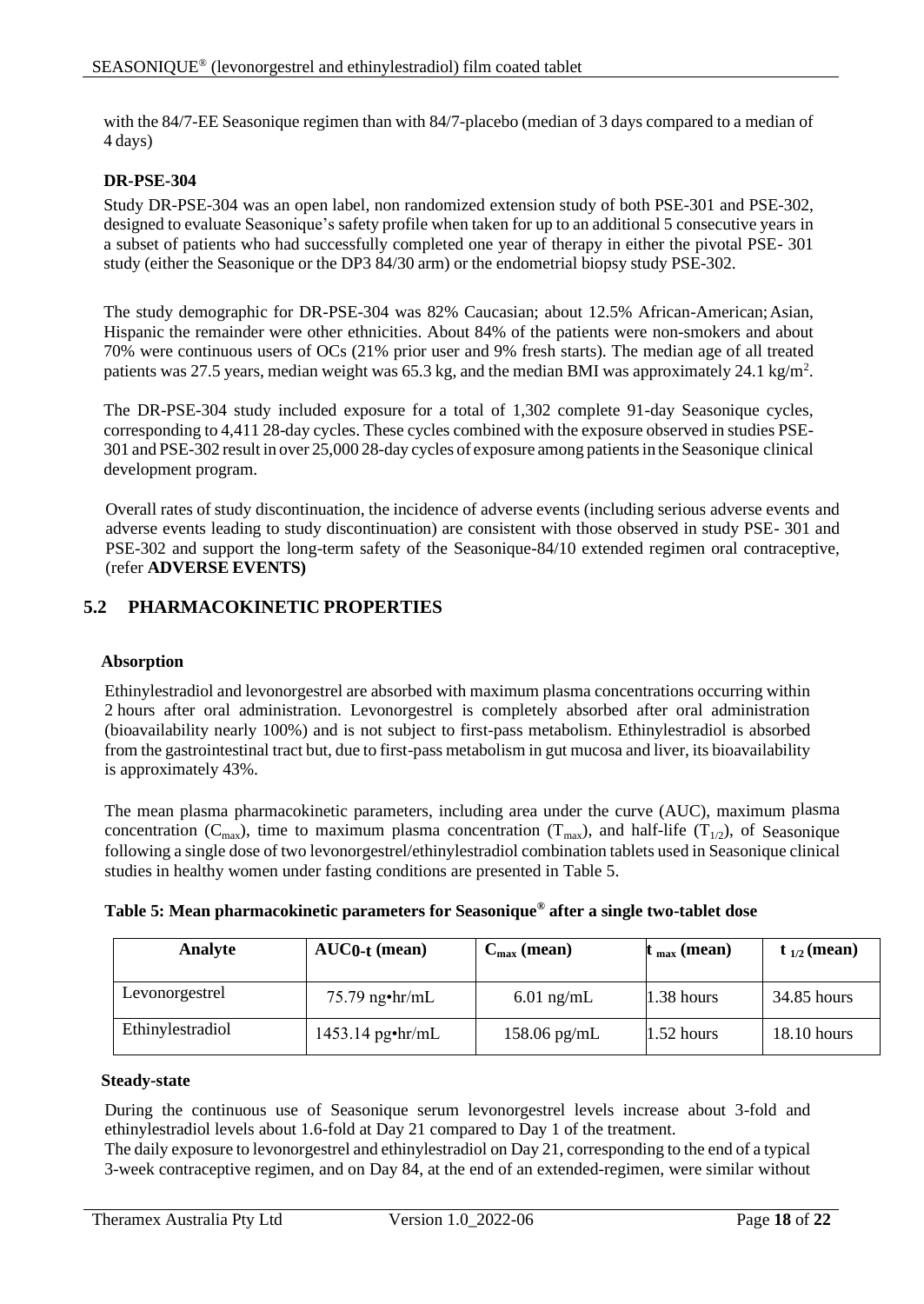any further accumulation of drug.

#### **Distribution**

Levonorgestrel is highly protein-bound, principally to sex hormone binding globulin (SHBG) and serum albumin. Only 1.3% or the total serum drug concentration is present as free steroid, approximately 64% is specifically bound to SHBG and about 35% is non-specifically bound to albumin. Ethinylestradiol is highly (about 95%-98.5%), but non-specifically bound to serum albumin. Ethinylestradiol does not bind to SHBG, but induces an increase in the serum concentrations of SHBG, influencing the relative distribution of levonorgestrel into different protein fractions (increase in SHBG-bound fraction and decrease in albumin-bound fraction).

#### **Metabolism**

Following absorption, levonorgestrel is conjugated at the 17β-OH position to form sulfate and to a lesser extent, glucuronide conjugates in plasma.

First-pass metabolism of ethinylestradiol involves formation of ethinyl estradiol-3-sulfate in the gut wall, followed by 2-hydroxylation of a portion of the remaining untransformed ethinylestradiol by hepatic cytochrome P-450 3A4. The various hydroxylated metabolites are subject to further methylation and/or conjugation.

#### **Excretion**

About 45% of levonorgestrel and its metabolites are excreted in the urine and about 32% are excreted in faeces, mostly as glucuronide conjugates. The terminal elimination half-life for levonorgestrel after a single dose of Seasonique was about 34 hours.

Ethinylestradiol is excreted in the urine and faeces as glucuronide and sulfate conjugates, and it undergoes enterohepatic recirculation. The terminal elimination half-life of ethinylestradiol after a single dose of Seasonique was found to be about 18 hours.

#### **Gender**

Seasonique is an oral contraceptive and therefore is for use in women only.

## **Race**

Population pharmacokinetic analyses (including Caucasians, African-American, Asian, Hispanic and other) showed no effect of race on the pharmacokinetics of levonoregstrel or ethinylestradiol.

#### **Body weight**

There has been some concern that some hormonal contraceptives are not as effective in obese women, possibly due to an enhanced metabolic rate in obese women leading to more rapid drug metabolism and subsequent insufficient hormone levels. There were no pregnancies in women who weighed  $\geq$  90kg and the efficacy of Seasonique does not appear to be reduced in obese women.

# **5.3 PRECLINICAL SAFETY DATA**

## **Genotoxicity**

Estrogenic and progestogenic hormones have been tested for genotoxicity in a number of *in vitro* and *in vivo* test systems with mixed results. The genotoxicity of levonorgestrel has not been fully investigated, although limited data available to date suggest that it does not appear to be gentoxic. In mutagenicity studies performed in different strains of *Salmonella typhimurium* with and without metabolic activation no mutagenic potential of levonorgestrel was detected.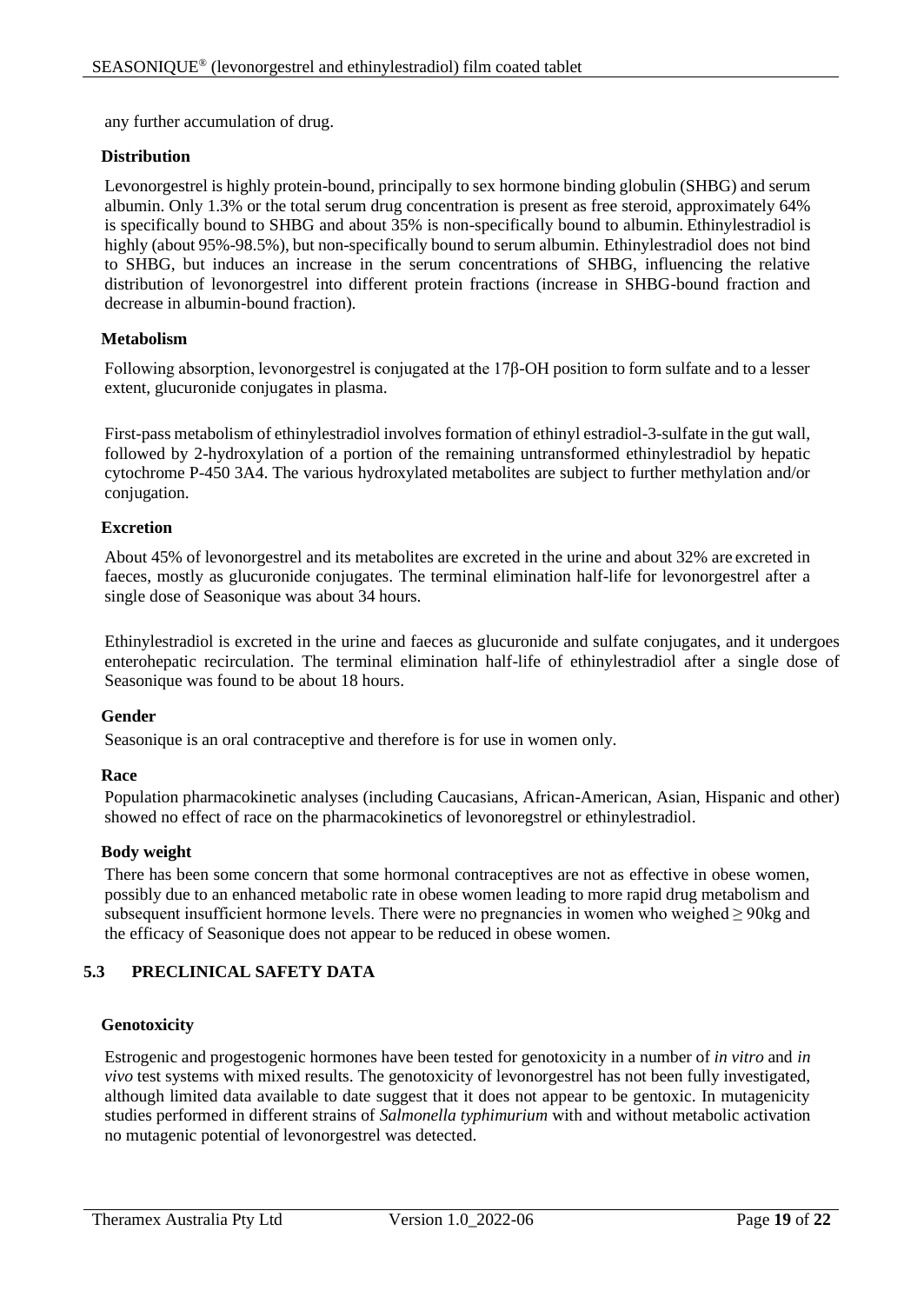There is limited evidence available in the literature suggesting that estrogens may be weakly genotoxic at high doses. Ethinylestradiol did not induce mutations in bacterial, yeast or mammalian cells or unscheduled DNA synthesis in rat hepatocytes or DNA-adduct formation in cultured human liver slices *in vitro*. It also did not induce sex linked recessive lethal mutations in *Drosophila*. Ethinylestradiol gave equivocal results in assays for chromosomal damage (clastogenic effects were not consistently seen and occurred at high doses).

#### **Carcinogenicity**

Sex steroids can promote the growth of certain hormone-dependent tissues and tumours. Long-term continuous administration of natural and synthetic estrogens in certain animal species increases the frequency of carcinomas of the breast, uterus, cervix, vagina, testis and liver. A long-term study with levonorgestrel in dogs showed an increased incidence of mammary tumours, although a similar effect was not apparent in studies in mice, rats or monkeys. The occurrence of these mammary tumours in dogs may be due in part to a hormonal feedback mechanism.

Combined estrogen-progestogen oral contraceptives are classified as Group 1 carcinogens by the International Agency for Research on Cancer (IARC) reflecting sufficient evidence of carcinogenicity in humans based on findings of increased risk for cancer of the breast among current and recent user only, for cancer of the cervix and for cancer of the liver in populations that are at low risk of hepatitis B viral infection - See Tumours. However, there is also convincing evidence in humans that these agents confer a protective effect against cancer of the endometrium and ovary and that the protection lasts for up to 2 decades after stopping use.

# **6 PHARMACEUTICAL PARTICULARS**

## <span id="page-19-0"></span>**6.1 LIST OF EXCIPIENTS**

Each pink film-coated levonorgestrel and ethinylestradiol tablet contains lactose, hypromellose, microcrystalline cellulose, magnesium stearate, titanium dioxide, macrogol 400, Allura Red AC Aluminium Lake, Polysorbate 80, Brilliant Blue FCF Aluminium Lake.

Each white ethinylestradiol film-coated tablet contains lactose, polacrilin potassium, microcrystalline cellulose, magnesium stearate, titanium dioxide, polydextrose, hypromellose, triacetin, Macrogol 8000.

## **6.2 INCOMPATABILITIES**

Incompatibilities were either not assessed or not identified as part of the registration of this medicine.

## **6.3 SHELF LIFE**

In Australia, information on the shelf life can be found on the public summary of the Australian Register of Therapeutic Goods (ARTG). The expiry date can be found on the packaging.

# **6.4 SPECIAL PRECAUTIONS FOR STORAGE**

Store below 25 C. Store in original container. Protect from light and moisture. Once opened, the product should be stored in the original packaging inside the inner carton.

# **6.5 NATURE AND CONTENTS OF CONTAINER**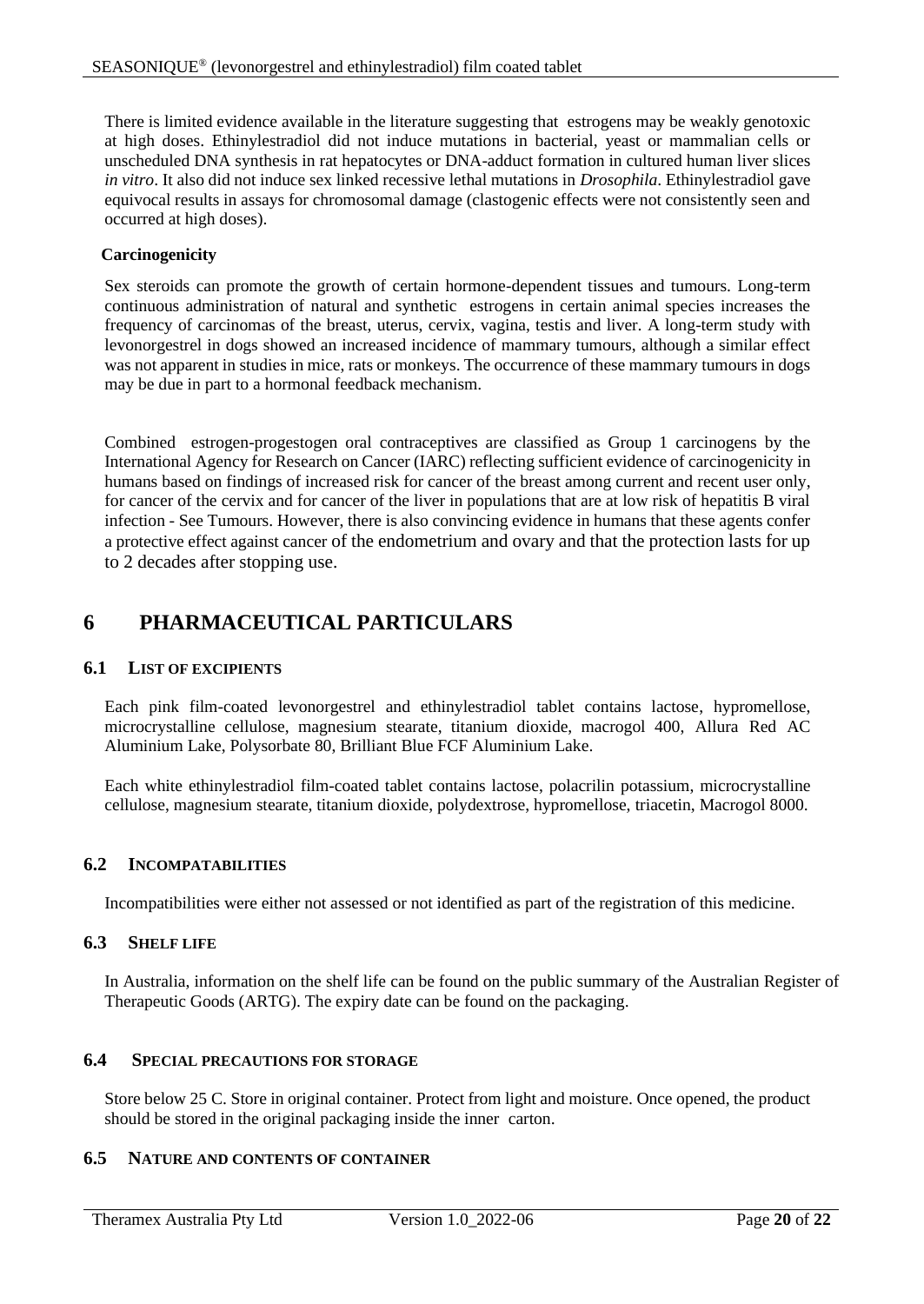• Seasonique is available in cartons containing three monthly PVC/TE/PVDC/AL blisters packaged inside an inner carton folder inside a non- resealable Al laminated foil pouch;

# • Pack size:

- Month 1 and Month 2 blisters contain 28 pink film-coated levonorgestrel 150  $\mu$ g/ethinylestradiol 30 µg tablets in each blister;
- Month 3 blister contains 28 pink film-coated levonorgestrel 150 µg/ethinylestradiol 30 µg tablets  $+ 7$  white film-coated ethinylestradiol 10  $\mu$ g tablets

## **6.6 SPECIAL PRECAUTIONS FOR DISPOSAL**

In Australia, any unused medicine or waste material should be disposed of by taking to your local pharmacy.

# **6.7 PHYSIOCHEMICAL PROPERTIES**

Levonorgestrel is a white crystalline powder. It is practically insoluble in water, soluble in chloroform, sparingly soluble in ethanol and methylene chloride.

Ethinylestradiol is a white to cream crystalline powder. It is insoluble in water, soluble in alcohol, ethanol, chloroform, ether, vegetable oil, and solutions of fixed alkali hydroxides.

## **Chemical structure**

# **Levonogestrel**

The Structural formula:



Chemical name: (-)-13-Ethyl-17-hydroxy-18, 19-dinor-17 α-pregn-4-en-20-yn-3-one

Molecular formula:  $C_{21}H_{28}O_2$ Molecular weight: 312.45

# **Ethinylestradiol**

The Structural formula:



Chemical name: 19-Nor-17 α- pregna-1,3,5 (10)-trien-20-yne-3,17 diol